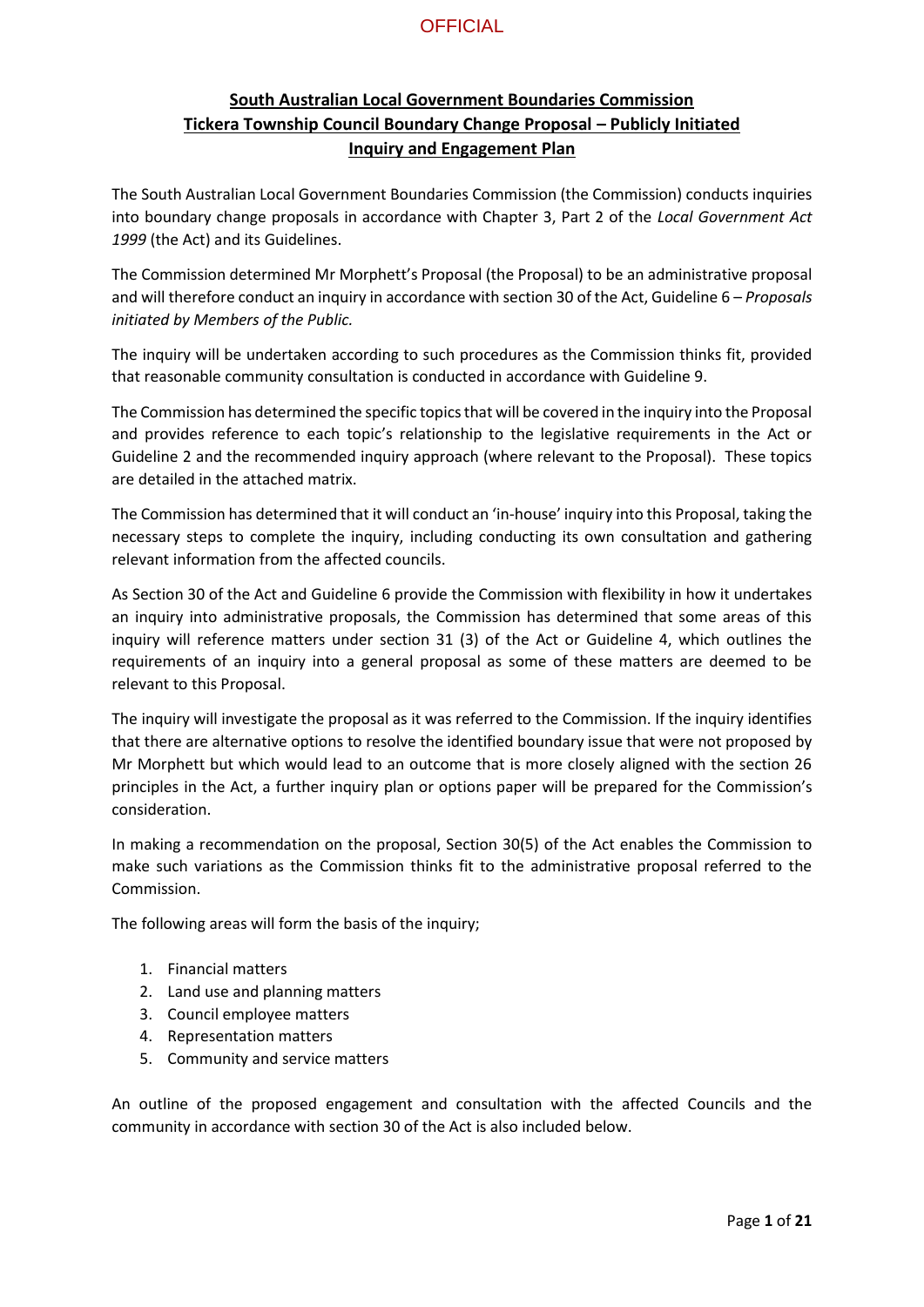# **Inquiry Matrix**

### **1. Financial Matters**

| Item<br>number | <b>Requirement</b>                                                                                                                                                                                | Reference in the<br><b>Act/ Guideline</b> | <b>Required output/investigation</b>                                                                                                                                                                                                                                                                                                                                                                               | <b>Inquiry approach</b>                                                                                                                                          |
|----------------|---------------------------------------------------------------------------------------------------------------------------------------------------------------------------------------------------|-------------------------------------------|--------------------------------------------------------------------------------------------------------------------------------------------------------------------------------------------------------------------------------------------------------------------------------------------------------------------------------------------------------------------------------------------------------------------|------------------------------------------------------------------------------------------------------------------------------------------------------------------|
| $\mathbf{1}$   | <b>Financial implications</b>                                                                                                                                                                     | S $31(3)(b)(i)$                           | Potential impact on operating revenue for affected councils, analysing impact on:<br>$\bullet$<br><b>Exercise Property</b> Property<br>service charges<br>other fees and charges<br>grants (particularly Financial Assistance Grants and other Commonwealth Grants allocated on the<br>same basis as the Financial Assistance Grants).<br>Potential impact on operating expenses for affected councils.            | Request information from the affected Councils<br>Utilise LGGC Grants Data<br>Internal analysis with advice from OLG specialist<br>finance advisor (John Wright) |
|                | Division of assets and liabilities: land and<br>buildings, plant & equipment, cash,<br>investments, interests in any 'business<br>activities', debtors                                            | Guideline 4                               | Identification of all council owned assets and liabilities affected by this proposal<br>Identify any issues for the affected communities that may result from the transfer of assets, or may result if<br>this transfer will result in any division or reduction in assets<br>Identify any impacts of a potential transfer of these assets on affected councils, including operating<br>budgets / asset management | Commission staff to undertake desktop review<br>Letter will be sent to affected Councils seeking<br>input                                                        |
|                | Impact of any significant contracts (e.g.<br>waste management)                                                                                                                                    | Guideline 4                               | Identify any significant contracts held by the affected councils that may be affected by this proposal, and<br>any impacts of the proposal on contracts                                                                                                                                                                                                                                                            | Letter will be sent to affected Councils seeking<br>input                                                                                                        |
|                | Assessment of any significant differences in<br>rating policies of the councils involved, the<br>impacts on ratepayers and how these are to<br>be addressed in both the short and longer<br>term. | Guideline 4                               | Identify changes in rates that may apply to rateable properties within the affected areas based on the<br>affected councils' current rating policy<br>Identify any impact of rating changes on ratepayers, and any suitable measures to address impacts in the<br>short to medium term if necessary                                                                                                                | Commission staff to review available data<br>through LGGC or Council websites<br>Request any additional information from the<br>affected Councils                |
|                | Assessment of any significant differences in<br>fees and charges of the councils                                                                                                                  | Guideline 4                               | Identify all fees and charges currently in place for affected councils, and the impact on councils and<br>ratepayers from any necessary changes to these                                                                                                                                                                                                                                                           | Commission staff to review available data<br>through LGGC or Council websites<br>Request any additional information from the<br>affected Councils                |
|                | Impact on any property based service (e.g.<br>CWMS)                                                                                                                                               | General<br>Refer 31 (3)(b)i)              | Identify property based services offered by affected councils, and the impact that a boundary change may<br>have on the management of these services (including consideration of any applicable service charge or<br>rate).                                                                                                                                                                                        | Letter will be sent to affected Councils seeking<br>input                                                                                                        |

### **2. Land use and planning matters**

| <b>Item</b><br>number | <b>Matter</b>                                                                                                | Reference in the<br><b>Act/ Guideline</b> | <b>Required output/investigation</b>                                                                                                                                                                                                                                                                                                                                                                                                                                                                                                                                                                                                 | Inquiry approach                                                                                                                                                                                                                                                                |
|-----------------------|--------------------------------------------------------------------------------------------------------------|-------------------------------------------|--------------------------------------------------------------------------------------------------------------------------------------------------------------------------------------------------------------------------------------------------------------------------------------------------------------------------------------------------------------------------------------------------------------------------------------------------------------------------------------------------------------------------------------------------------------------------------------------------------------------------------------|---------------------------------------------------------------------------------------------------------------------------------------------------------------------------------------------------------------------------------------------------------------------------------|
|                       | Potential conflicts that may arise from<br>existing patterns of land use if the proposal<br>was implemented. | Guideline 4                               | Identify any significant conflicts in in land use patterns, including any potential land use interface issues<br>Identify any land management issues that may arise if a boundary change was implemented<br>Identify any variances in development controls that may impact on development/growth if a council<br>boundary change was implemented.<br>Identify current or previous planning studies and outcomes that are relevant to the affected councils /<br>areas, including demographic, growth projections, infrastructure needs/demands<br>Identify any existing or potential environmental impacts that should be considered | Commission staff to review and compare<br>relevant planning legislation for affected<br>council<br>Letter will be sent to affected Councils seeking<br>input<br>Seek input from the Planning and Development<br>division of Planning and Land Use Services,<br>AGD, if required |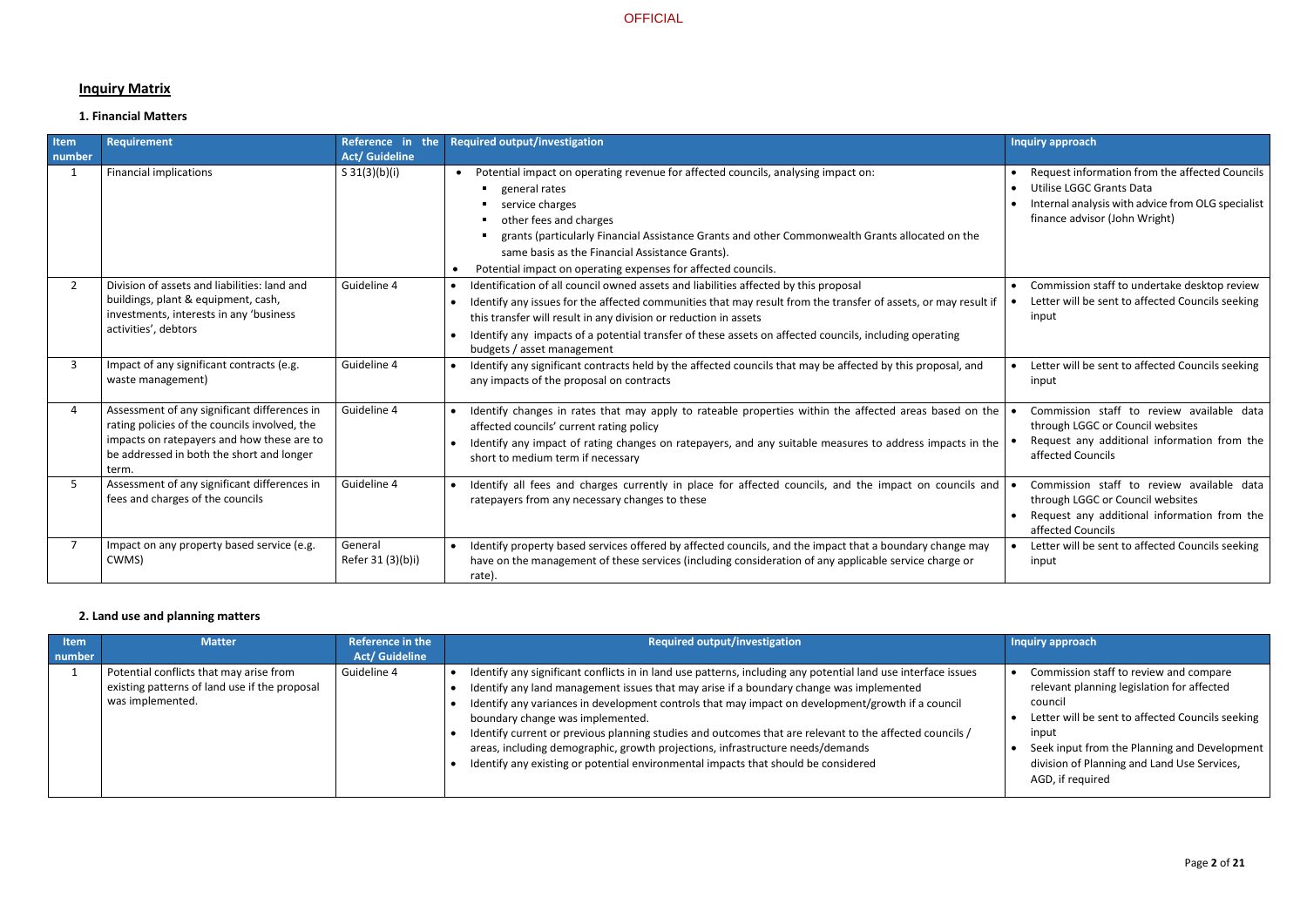# **3. Council Employee Matters**

| ltem<br>number | <b>Matter</b>                                                                                                  | <b>Reference in the</b><br><b>Act/ Guideline</b> | Required output/investigation                                                                                                                                                                                                           | <b>Inquiry approach</b>                                                                                |
|----------------|----------------------------------------------------------------------------------------------------------------|--------------------------------------------------|-----------------------------------------------------------------------------------------------------------------------------------------------------------------------------------------------------------------------------------------|--------------------------------------------------------------------------------------------------------|
|                | The impact on the various rights and<br>interests of any council employees affected<br>by the general proposal | Section 31(3) (b)(v) $\vert$                     | Identify whether council employees are likely to be affected by the proposal, and, if so, the impact on their<br>rights and interests, including the impact of any significant difference in any work place agreements or<br>conditions | Letter will be sent to affected Councils<br>seeking input<br>Consultation with unions - ASU and<br>AWU |

### **4. Representation Matters**

| <b>Item</b><br>number | <b>Matter</b>                                                                                                                   | Reference in the<br><b>Act/ Guideline</b> | <b>Required output/investigation</b>                                       | <b>Inquiry approach</b>                                                                                                                       |
|-----------------------|---------------------------------------------------------------------------------------------------------------------------------|-------------------------------------------|----------------------------------------------------------------------------|-----------------------------------------------------------------------------------------------------------------------------------------------|
|                       | Impact on internal structure and<br>representation of councils, and how this will<br>be dealt with in the short and longer term | Guideline 4                               | Identify the current representation for all areas impacted by the proposal | Commission staff to review available<br>information<br>Letter will be sent to affected Councils  <br>seeking input<br>Advice sought from ECSA |

# **5. Community and Services**

| Item   | <b>Matter</b>                                                                                                              | <b>Reference in the</b>                       | <b>Required output/investigation</b>                                                                                                                                                                                                                                                                                                                                                                                                                                                                                                                                                                                                                                            | Inquiry approach                                                                                                                                                                                                                                                             |
|--------|----------------------------------------------------------------------------------------------------------------------------|-----------------------------------------------|---------------------------------------------------------------------------------------------------------------------------------------------------------------------------------------------------------------------------------------------------------------------------------------------------------------------------------------------------------------------------------------------------------------------------------------------------------------------------------------------------------------------------------------------------------------------------------------------------------------------------------------------------------------------------------|------------------------------------------------------------------------------------------------------------------------------------------------------------------------------------------------------------------------------------------------------------------------------|
| number |                                                                                                                            | <b>Act/ Guideline</b>                         |                                                                                                                                                                                                                                                                                                                                                                                                                                                                                                                                                                                                                                                                                 |                                                                                                                                                                                                                                                                              |
|        | Community of interest                                                                                                      | S $26(vii)$ and<br>related s 26<br>principles | Advise on community members' identification as members of a particular local and/or regional community<br>Assess whether a council boundary change would result in a significant division within an existing<br>community                                                                                                                                                                                                                                                                                                                                                                                                                                                       | Letter to be sent to landowners in the<br>suburb of Tickera seeking input<br>Public notice seeking community input<br>placed in local paper and on the<br><b>Commissions and affected Council's</b><br>websites<br>Letter will be sent to affected Councils<br>seeking input |
|        | Ability of communities to access council<br>services and relevant communication issues<br>between councils and communities | Guideline 4                                   | Assess how community members in affected areas access and use services and facilities provided by their<br>own or nearby councils<br>Identify any impact on this access that may arise from a boundary change<br>Assess current activities and engagement between affected communities and councils, including<br>participation in local decision making, and identify any impact that a boundary change may have on these<br>relationships<br>Determine if all affected councils would be in a position to offer its communities a reasonable range of<br>services delivered on an efficient, flexible, equitable and responsive basis if a boundary change was<br>implemented | Letter to be sent to landowners in the<br>suburb of Tickera seeking input<br>Public notice seeking community input<br>placed in local paper and on the<br><b>Commissions and affected Council's</b><br>websites<br>Letter will be sent to affected Councils<br>seeking input |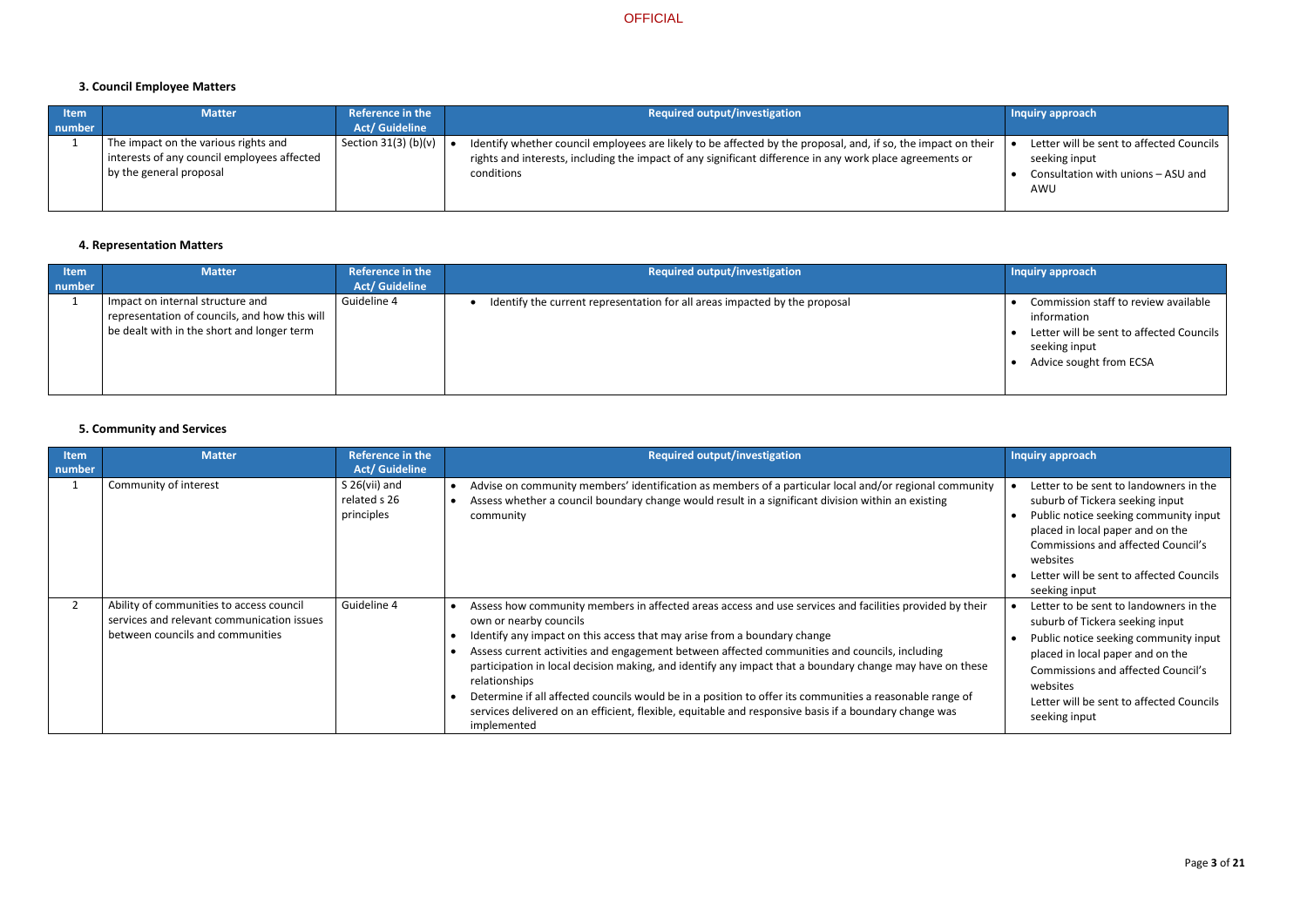### **Engagement and Consultation**

### **Legislative and Guideline requirements**

Section (27(3)(b) of the Act requires that the Commission's Guidelines must specify requirements relating to consultation that must be undertaken for the purposes of inquiries, including consultation with the community, councils affected by the proposal and entities that represent the interest of council employees affected by the proposal.

In accordance with section 30(1) of the Act, the Commission will conduct an inquiry into administrative proposals, as the Commission thinks fit, provided that a reasonable amount of consultation is conducted.

In accordance with the requirements of the Act and with Guideline 9, the Commission will directly notify the initiator of the proposal of the process to be undertaken.

### **Engagement Plan**

### **Engagement Principles**

- Engagement is fit for purpose
- Engagement is genuine
- Engagement is inclusive and respectful
- Engagement is informed and transparent

### **Purpose**

The purpose of the engagement plan is to  $-$ 

- 1. Assist the Commission to understand community views, from both the affected area and the township of Tickera in particular, and the affected councils more widely; and
- 2. Utilise information gained to support the investigation of the 'community of interest' element of the inquiry plan, and any other aspect of the inquiry plan that may benefit from material gained through engagement.

### **Objectives**

- Aim to provide direct information about the Proposal to residents and land owners within the affected area, and the township of Tickera
- Provide information to the wider communities within the affected councils
- Provide the affected councils the opportunity to put their views and views of their communities forward.

### **Key Stakeholders**

- Mr Dale Morphett (proponent) and landowners on Form 1 (affected area)
- Copper Coast Council and Barunga West Council (affected Councils)
- Landowners and residents of Tickera
- Surrounding communities

### **Approach**

 Write to the affected councils seeking feedback and information on a range of matters outlined in the inquiry matrix – provide three months to respond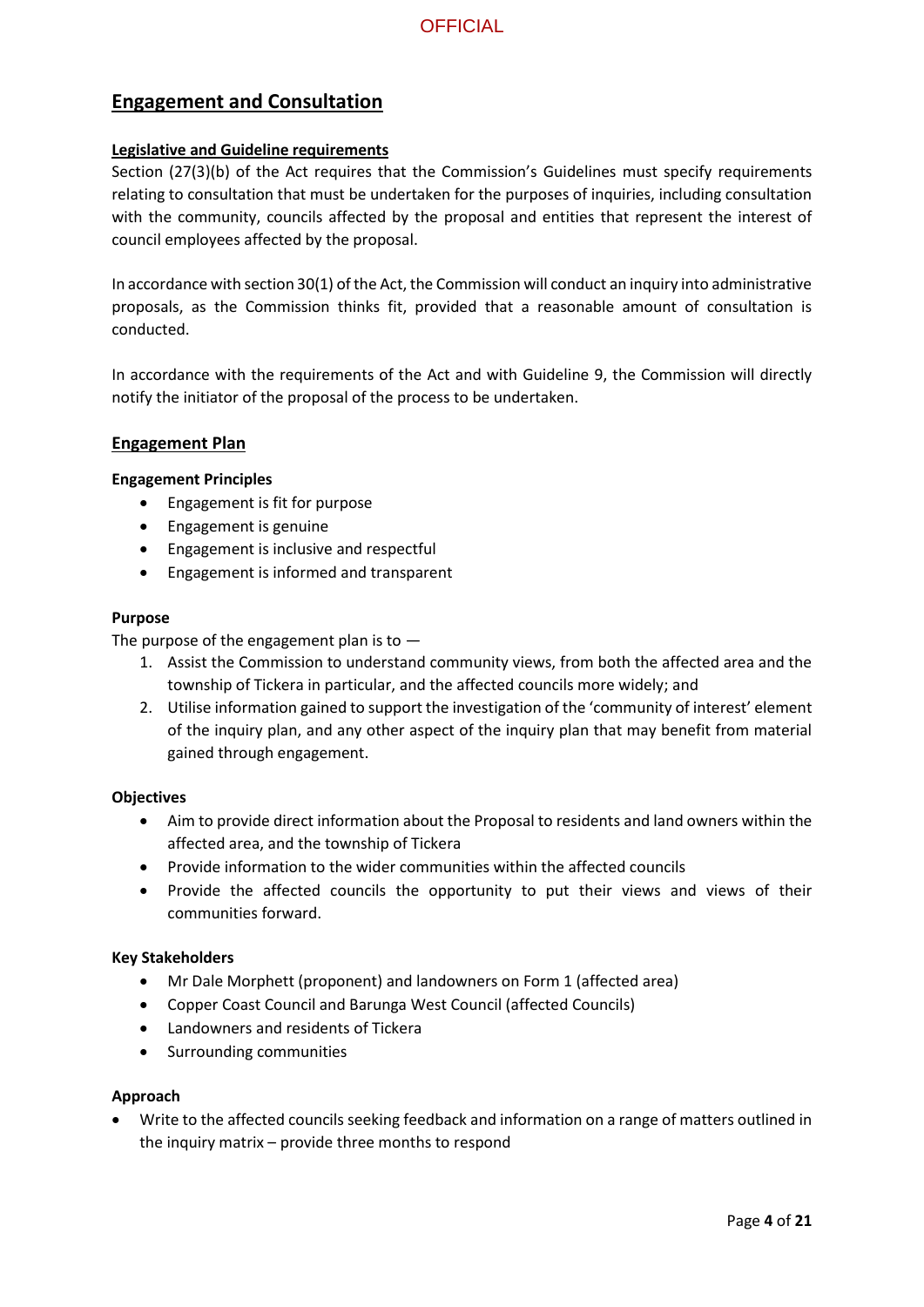- Send a letter to all landowners (196 identified, details provided in Table 1) within the suburb of Tickera (Attachment 1) seeking community input on a range of matters related to the Proposal – See map below for landowner consultation area.
- Undertake a letter box drop to properties within the residential area of Tickera seeking community input on a range of matters related to the proposal. This letter box drop will canvas residents who are not landowners. Due to the majority of Tickera being farming land, it is proposed to only canvas residents within the residential township area as it appears a large proportion of farming land is occupied by landowners. For previous consultation activities, AGD has contracted local distribution company Bluetongue to undertake this work.
- Publish a notice on the Commission's website and request affected councils to provide a link to this on their websites and social media platforms
- Publish an advertorial in the local paper
- Seek interest from the Tickera Community Centre (owned by Barunga West Council) to place a notice detailing the proposal and seeking community feedback on its community information board / or Facebook page.
- Approach any industrial association group including ASU and AWU to provide feedback in relation to the impacts of the proposal on the rights and interests of council employees affected by the proposal.
- Allow for a 4-week period for responses.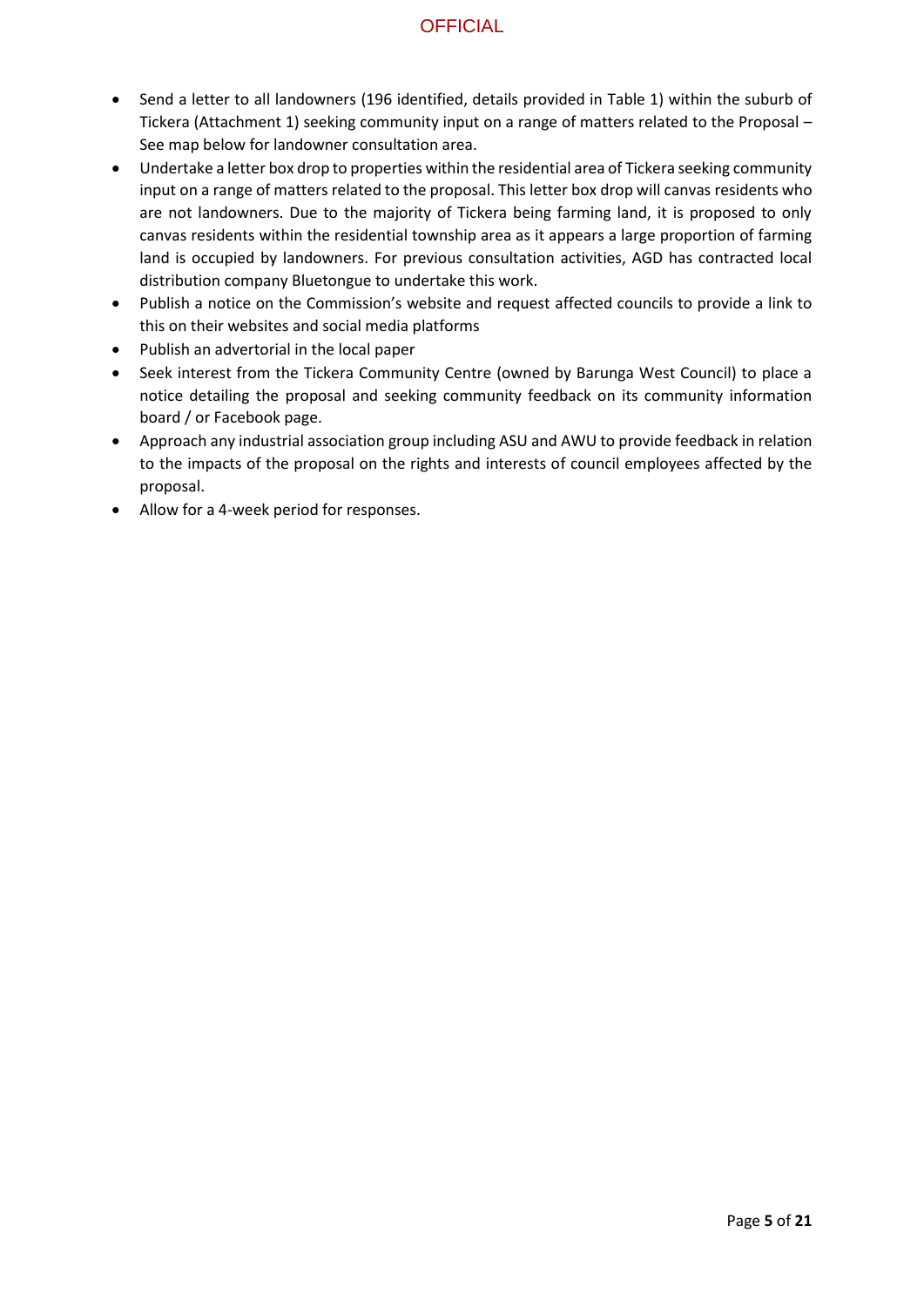



### **Attachment 1 - Consultation Area Map - Letter to landowners**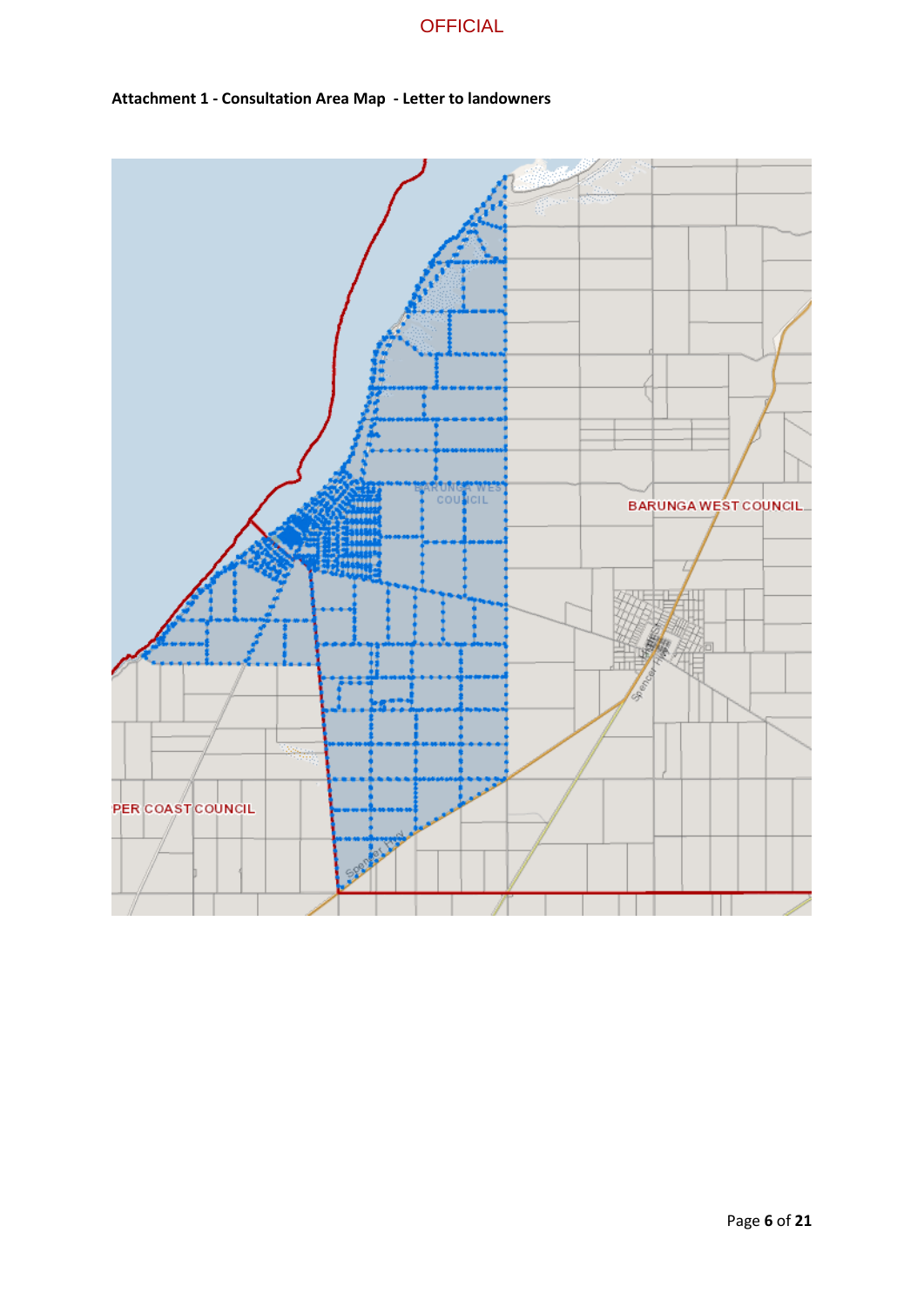# **Table 1 - List of landowners for public consultation**

| <b>OWNER NAME</b>            | <b>ADDRESS</b>                  | <b>SUBURB/POST CODE</b> |
|------------------------------|---------------------------------|-------------------------|
| A D PEARCE                   | PO BOX 95                       | KADINA SA 5554          |
| A G & L K NOEL               | 15 HIGH ST                      | TICKERA SA 5555         |
| A I & C E GALLASCH           | PO BOX 5                        | VERDUN SA 5245          |
| A KROBINSON & ORS            | PO BOX 3685                     | ALICE SPRINGS NT 871    |
| A P & N R MANNERS            | <b>PO BOX 90</b>                | KADINA SA 5554          |
| A S & C A WHALLAND           | PO BOX 9195                     | ALICE SPRINGS NT 871    |
| A S ROBERTS                  | <b>PO BOX 56</b>                | KADINA SA 5554          |
| A W SCHNEIDER                | PO BOX 442                      | KADINA SA 5554          |
| A Y & M J JUNKE              | PO BOX 356                      | TICKERA SA 5555         |
| A EDMONDS                    | 13 SECOND ST                    | TICKERA SA 5555         |
| ALOREN (NO 148) PTY LTD      | 89 NORTHGATE ST                 | UNLEY PARK SA 5061      |
| <b>BC EMBROWN</b>            | 29 RAILWAY TCE                  | KADINA SA 5554          |
| <b>B G &amp; N A BRUCE</b>   | 873 TICKERA-ALFORD RD           | TICKERA SA 5555         |
| <b>B H HOPGOOD &amp; ORS</b> | 22 PRELUDE CCT                  | HILLBANK SA 5112        |
| <b>BL WILLIAMS</b>           | PO BOX 659                      | KADINA SA 5554          |
| <b>B M WATSON</b>            | PO BOX 234                      | KADINA SA 5554          |
| <b>B S KAEHNE &amp; ANR</b>  | <b>PO BOX 218</b>               | EDITHBURGH SA 5583      |
| <b>B W &amp; M GDAUGINAS</b> | 15 DEAKIN AVE                   | HOPE VALLEY SA 5090     |
| <b>B W CHAPPELL</b>          | PO BOX 110                      | BELAIR SA 5052          |
| <b>B W MANNERS</b>           | <b>PO BOX 10</b>                | TICKERA SA 5555         |
| <b>B W SIVIOUR</b>           | PO BOX 135                      | PORT BROUGHTON SA 5522  |
| BARUNGA WEST COUNCIL         | PO BOX 3 PORT BROUGHTON SA 5522 |                         |
| BEWS PASTORAL PTY LTD        | <b>PO BOX 15</b>                | ALFORD SA 5555          |
| BRUCEFIELD NOMINEES PTY LTD  | CARE HOOD SWEENEY               | L3 11-18 SOUTH TERRACE  |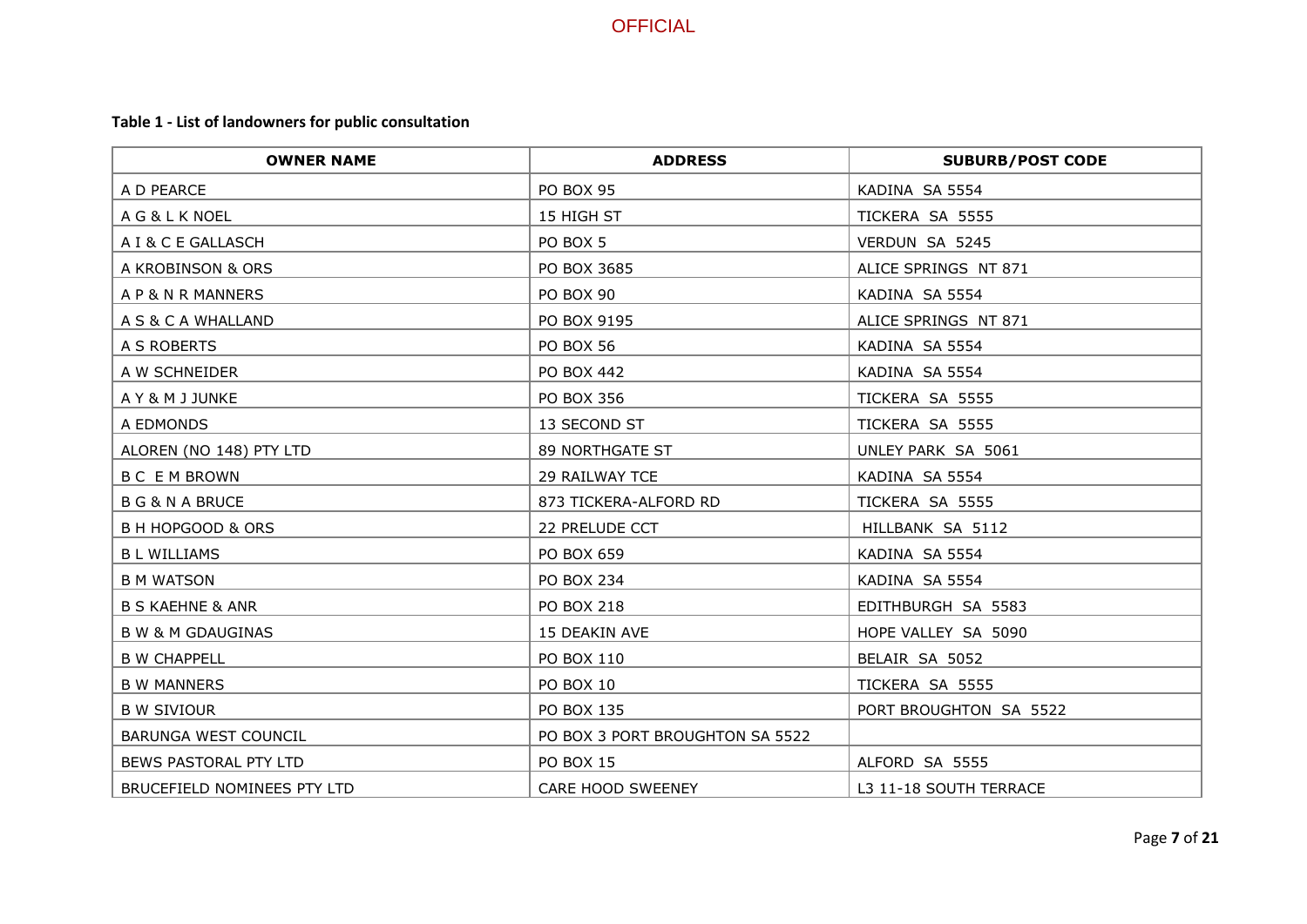| BUSSENSCHUTT FARMING CO PTY. LTD. | 2448 EAST WEST ONE HWY | NEWLAND SA 5223          |
|-----------------------------------|------------------------|--------------------------|
| C I KNIGHT                        | PO BOX 336             | WILLIAMSTOWN SA 5351     |
| C L MANNERS                       | LOT 40 BROUGHTON TCE   | TICKERA SA 5555          |
| C L SPARTALIS & ANR               | 11 EMEROO CT           | ROXBY DOWNS SA 5725      |
| CM&CSHODGE                        | 10 ST CLAIR AV         | ANDREWS FARM SA 5114     |
| CM&JCSEXTON                       | PO BOX 8089            | ALICE SPRINGS NT 871     |
| C M & R A CROCKFORD               | 18 GLOVER AVE POORAKA  | POORAKA SA 5095          |
| C M MANNERS                       | <b>PO BOX 259</b>      | TICKERA SA 5555          |
| C M MOYLE                         | 76 GLENDALE AV         | FLAGSTAFF HILL SA 5159   |
| C M TAYLOR                        | 5 GALATEA ST           | HALLETT COVE SA 5158     |
| CR&DLAMSHED                       | PMB <sub>3</sub>       | KADINA SA 5554           |
| CR&MHWYATT                        | 1 ROWE CT              | ROXBY DOWNS SA 5725      |
| C LEFER                           | PO BOX 134             | EDWARDSTOWN SA 5039      |
| CARODAIR INVESTMENTS PTY. LTD.    | 3 MEASDAY CR           | NEW TOWN SA 5554         |
| D & M J OLDS                      | PO BOX 5               | TICKERA SA 5555          |
| <b>D &amp; S A GREGORIC</b>       | 18 OLDE DR             | GULFVIEW HEIGHTS SA 5096 |
| <b>DE&amp;FAWOLMS</b>             | PO BOX 1               | TICKERA SA 5555          |
| D J & E D BUSSENSCHUTT            | <b>PO BOX 120</b>      | ALFORD SA 5555           |
| D J & J M WILLIAMS                | 62 ESPLANADE           | NORTH BEACH SA 5556      |
| D J*BUSSENSCHUTT                  |                        |                          |
| D K & A S HEINZEL                 | PO BOX 8393            | ALICE SPRINGS NT 870     |
| DK&REZERBST                       | 11 HIGH ST             | TICKERA SA 5555          |
| D L COWLING                       | 48 WATERSIDE DR        | BURTON SA 5110           |
| D M STODDARD                      | 14 FERGUSON ST         | SALISBURY NORTH SA 5108  |
| DR& CA WILLIAMS                   | 8 STIRLING ST          | WALLAROO SA 5556         |
| D T & C P VALLERANT               | 39 FARROW RD           | EVANSTON SA 5116         |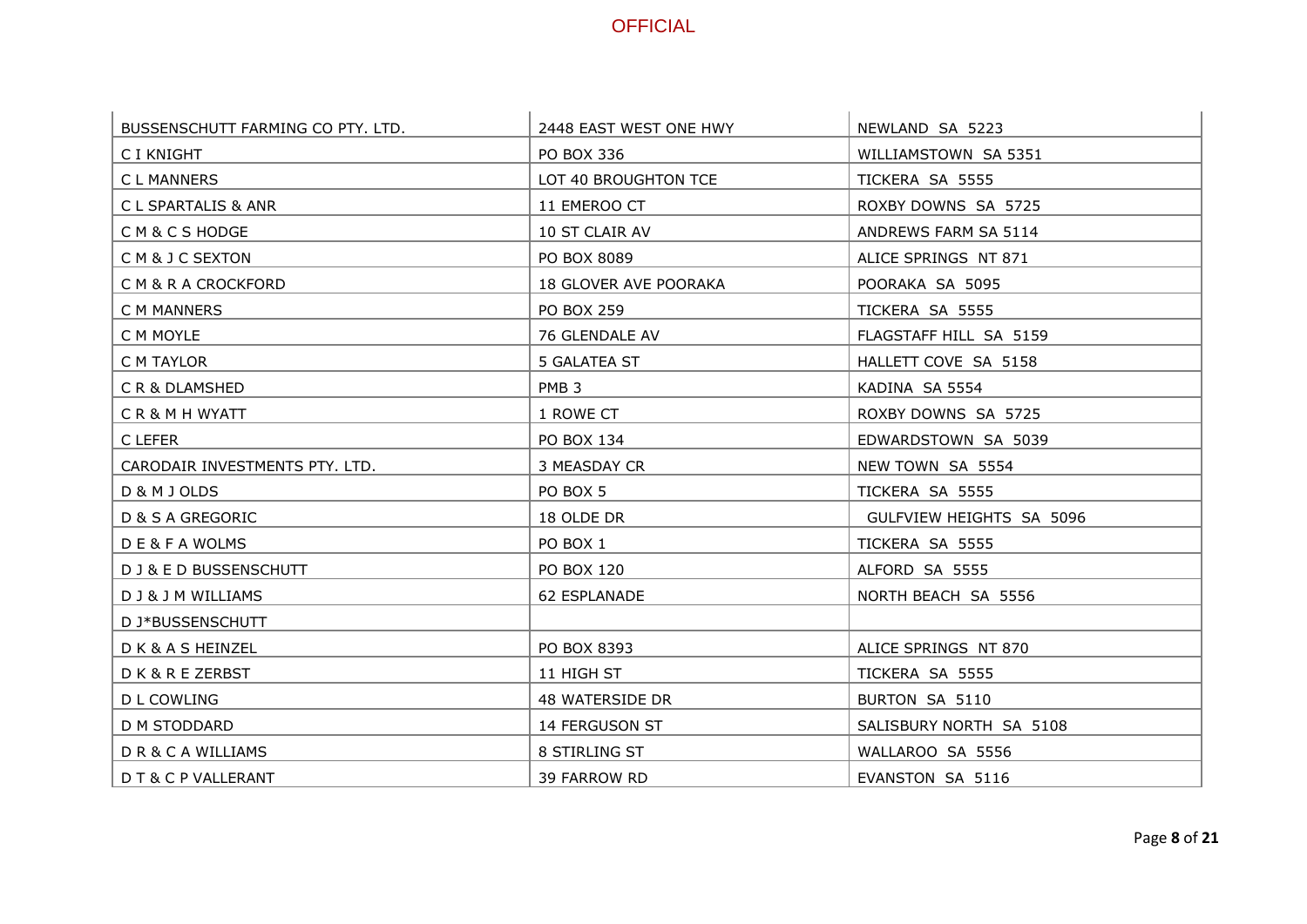| DARLAIN PTY LTD             | 547 MCINTOSH RD   | TICKERA SA 5555               |
|-----------------------------|-------------------|-------------------------------|
| DAVLOU ENTERPRISES PTY LTD  | PO BOX 461        | KADINA SA 5554                |
| E J DUNNING & ANR           | 35 WEST PKWY      | COLONEL LIGHT GARDENS SA 5041 |
| EL&OCMANNERS                | PO BOX 356        | WALLAROO SA 5556              |
| FR&PAKENT                   | 22 HIGH ST        | TICKERA SA 5555               |
| <b>FARNDON PTY LTD</b>      | RSD 1027          | KADINA SA 5554                |
| FLORAFIELD PTY LTD          | <b>PO BOX 95</b>  | KADINA SA 5554                |
| GA&PMKENNETT                | <b>PO BOX 260</b> | TICKERA SA 5555               |
| G A & T K CHANDLER          | PMB8              | TICKERA VIA KADINA SA 5554    |
| <b>G A CHANDLER</b>         | PMB <sub>8</sub>  | TICKERA SA 5555               |
| GD&CDMANNERS                | PO BOX 3          | TICKERA SA 5555               |
| <b>G D MORPHETT</b>         | PRIVATE BAG 9     | KADINA SA 5554                |
| <b>G J MURRAY</b>           | 5 BUSHMAN DR      | WALKLEY HEIGHTS SA 5098       |
| G J OSWALD                  | PO BOX 126        | SMITHFIELD SA 5114            |
| <b>GLBURKE &amp; ORS</b>    | 16 WESTBOURNE ST  | BURTON SA 5110                |
| GM&KMDOBBINS                | PO BOX 2140       | MURRAY BRIDGE SA 5253         |
| G M*REUBENICHT              | 16 HIGH ST        | SEACLIFF PARK SA 5049         |
| GR&BSBURGAN                 | 52 WIRELESS RD E  | MOUNT GAMBIER SA 5290         |
| <b>GW &amp; M E MILLAR</b>  | PO BOX 254        | TICKERA SA 5555               |
| <b>G W HARBRIDGE</b>        | 20 HIGH ST        | TICKERA SA 5555               |
| <b>G W PEARCE &amp; ORS</b> | PO BOX 95         | KADINA SA 5554                |
| <b>G GOTTLER</b>            | 1328 ANZAC AVE    | KALLANGUR QLD 4503            |
| G LEFER                     | 34 MATHIAS AVE    | CUMBERLAND PARK SA 5041       |
| H & C M KUNZE               | <b>BOX 420</b>    | KADINA SA 5554                |
| H D & N J BOLLMEYER         | <b>PO BOX 17</b>  | KADINA SA 5554                |
| HH&PIDANIEL                 | 55 GRAVES ST      | KADINA SA 5554                |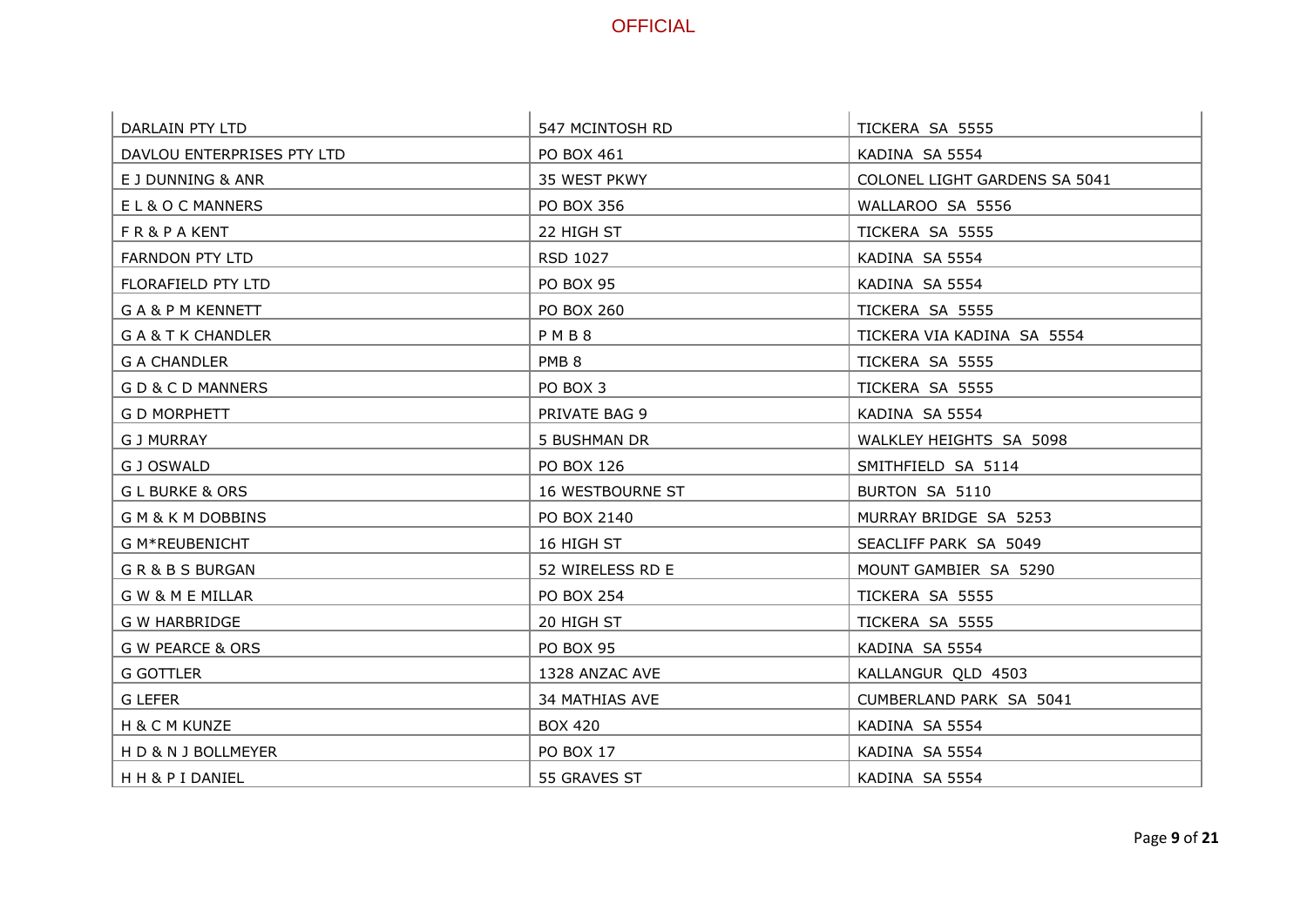| H J & J L PHILBEY           | 4 ABBOTT DR                | KADINA SA 5554        |
|-----------------------------|----------------------------|-----------------------|
| H S KIRLEW                  | 1 FOURTH ST                | TICKERA SA 5555       |
| H QUIN                      | PO BOX 389                 | KADINA SA 5554        |
| J & F L CAMILLERI           | UNIT 304 L 3, 2 THE PINERY | WEST LAKES SA 5021    |
| <b>J &amp; T ROBINSON</b>   | 5 HOBBS CT                 | SHEIDOW PARK SA 5158  |
| J A & G A WESTLEY           | 9 BROUGHTON TCE            | TICKERA SA 5555       |
| J A D'ANTONIO               | 7 DAWN CL                  | ANDREWS FARM SA 5114  |
| J A JARED                   | LAURA                      | LAURA SA 5480         |
| J A MURFITT                 | <b>PO BOX 205</b>          | WALLAROO SA 5556      |
| <b>J B MURRAY &amp; ANR</b> | 12 DALLAS CT               | WYNN VALE SA 5127     |
| J C & M L MANNERS           | 16 HIGH ST                 | TICKERA SA 5555       |
| J C ROBERTSON               | PO BOX 183                 | TICKERA SA 5555       |
| JD&AFKENNETT                | 17 OCEANVIEW DR            | NORTH BEACH SA 5556   |
| J D & H LAY                 | GPO BOX 669                | DARWIN NT 801         |
| J J & S E DAVIS             | 21 AURELIA DR              | NORTH HAVEN SA 5018   |
| J L & D A WILLMENT          | <b>PO BOX 253</b>          | KADINA SA 5554        |
| J L ELLIOTT                 | PO BOX 343                 | KADINA SA 5554        |
| J M & T HARING              | 75 HEBBARD ST              | BROKEN HILL NSW 2880  |
| J M*JACKSON                 | PO BOX 325                 | MUSWELLBROOK NSW 2333 |
| J N & J JAMES               | PO BOX 146                 | WALLAROO SA 5556      |
| J P MCCALL                  | 5 MARDEN ST                | WALLAROO SA 5556      |
| J P VISSCHER                | <b>PO BOX 47</b>           | WALLAROO SA 5556      |
| JR&PMHEGGIE                 | 222 WHITES RD              | PARALOWIE SA 5108     |
| J S GOUNDER                 | 37 PEGASUS DR              | WOODCROFT SA 5162     |
| J T HEFFERAN                | 4 MEATH AVE                | ATHELSTONE SA 5076    |
| J W & J O MUELLER           | <b>PO BOX 180</b>          | TICKERA SA 5555       |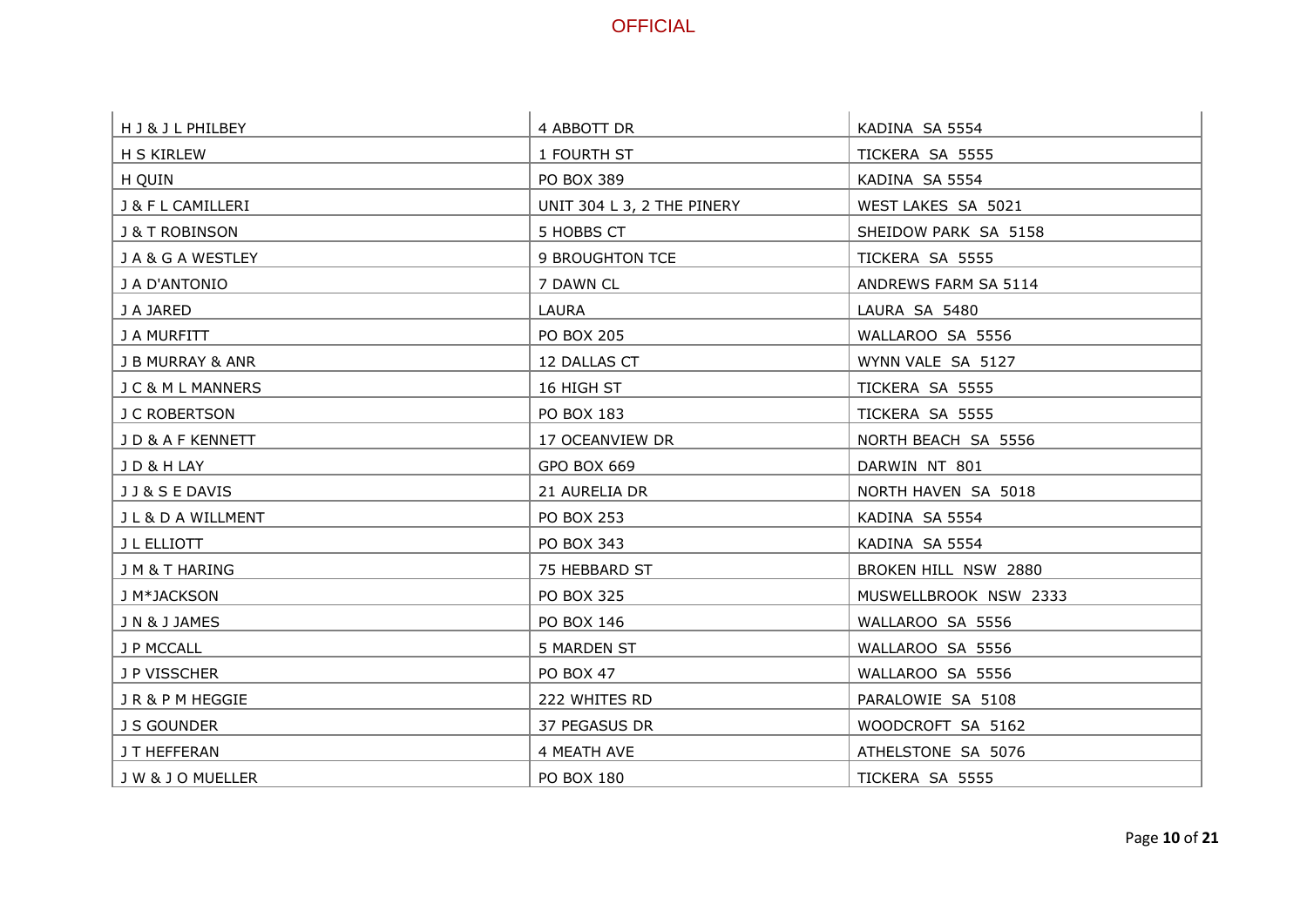| J BREUER                    | <b>PO BOX 210</b>           | WALLAROO SA 5556              |
|-----------------------------|-----------------------------|-------------------------------|
| J HEINIS                    | 10 HIGH ST                  | TICKERA SA 5555               |
| K A ECKERT                  | 19 HALLETT RD               | ERINDALE SA 5066              |
| K C TUCKER                  | <b>6 STABLES LANE</b>       | WOODCROFT SA 5162             |
| K H & D M MANNERS           | PRIVATE BAG 8               | KADINA SA 5554                |
| K J HATSWELL & ANR          | 1 140 ROSE TCE              | WAYVILLE SA 5034              |
| K P & R G*MANEY             | 4 SEAWAY AV                 | SEMAPHORE PARK SA 5019        |
| <b>K R STEWART</b>          | PO BOX 358                  | TICKERA SA 5555               |
| K W & N J JOLLY             | 2/141 EAST TCE              | ADELAIDE SA 5000              |
| K GABRIELLI                 | 4 SECOND ST                 | TICKERA SA 5555               |
| KALKABURY FARMING PTY. LTD. | PO BOX 13                   | ARTHURTON SA 5572             |
| L B DANIEL                  | 2/223 LAMBERT ST            | BATHURST NSW 2795             |
| LC&LJHOTCHIN                | <b>5 THE ESPLANADE</b>      | TICKERA SA 5555               |
| L E HUMPHRYS                | PO BOX 531                  | KADINA SA 5554                |
| L J SMITHAM & ANR           | 5 BUCHANAN CT               | HIGHBURY SA 5089              |
| LL&LWJOHNS                  | PO BOX 13                   | ALFORD SA 5555                |
| LOCHMORE HOLDINGS PTY LTD   | 187 WAKEFIELD ST            | ADELAIDE SA 5000              |
| LORANCE HILL PTY LTD        | LEVEL 6/211 VICTORIA SQUARE | ADELAIDE SA 5000              |
| M A & J J BECKHAM           | PO BOX 360                  | TICKERA SA 5555               |
| MA& J L STIGWOOD            | <b>6 BROUGHTON TCE</b>      | TICKERA SA 5555               |
| M A & J CHANDLER            | PRIVATE BAG 8               | KADINA SA 5554                |
| M A GRIFFIN                 | 23 LUMSDEN CT               | EVANSTON PARK SA 5116         |
| MD&KARYAN                   | 52 SALISBURY CR             | COLONEL LIGHT GARDENS SA 5041 |
| M K NGUYEN & ORS            | 10 WELLINGTON ST            | KENSINGTON SA 5068            |
| MP&CABECKER                 | UNIT 3 23 NORTH STUART      | BRAITLING NT 870              |
| M P GLOEDE                  | 13 MELIA ST                 | ROXBY DOWNS SA 5725           |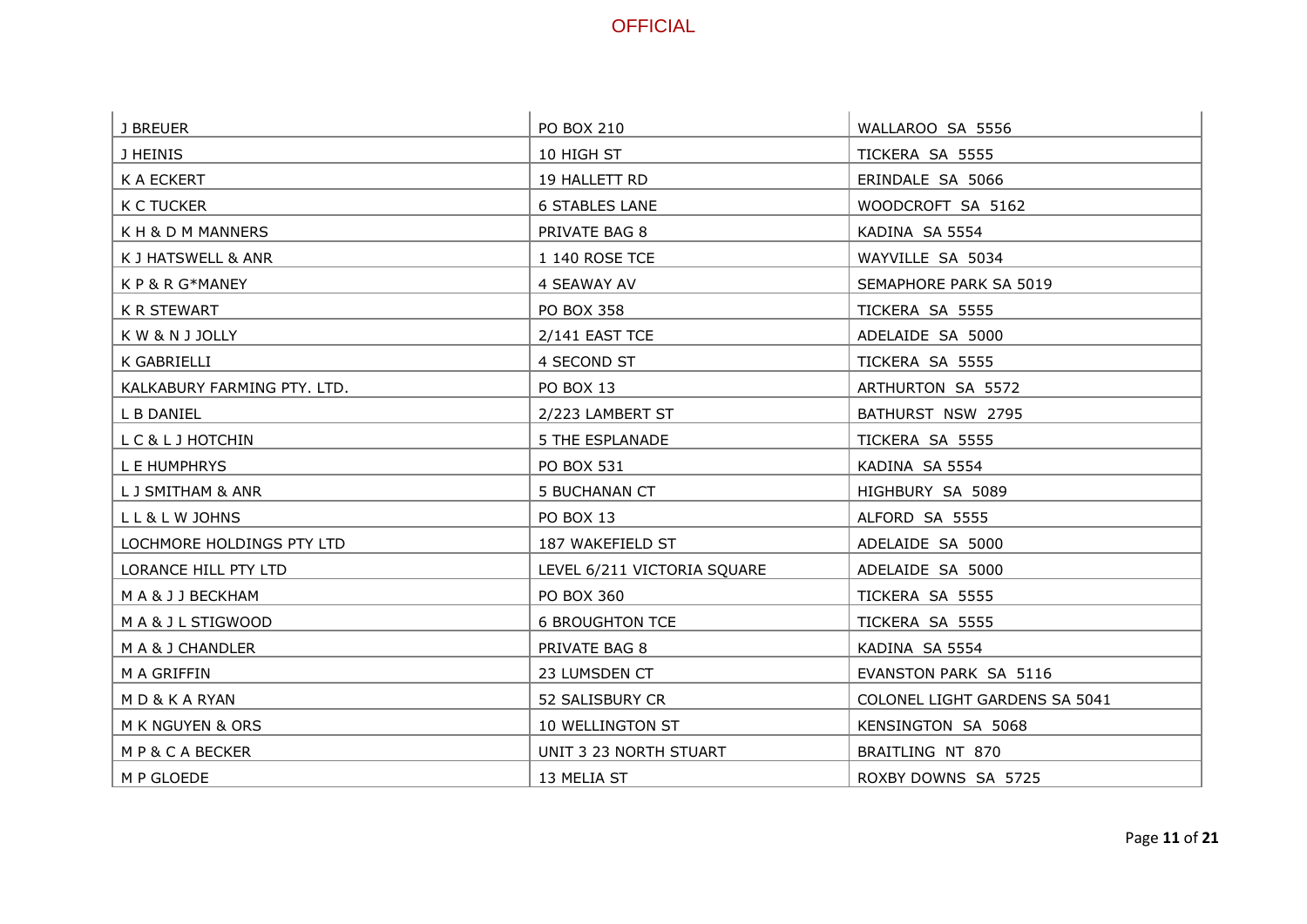| M R BALL                         | 17 ROBINSON RD               | WILLASTON SA 5118        |
|----------------------------------|------------------------------|--------------------------|
| MT&KFSPENCER                     | PO BOX 642                   | KADINA SA 5554           |
| M W COLE                         | 10 SECOND ST                 | TICKERA SA 5555          |
| MINISTER FOR ENVIRONMENT & WATER | ADELAIDE SA 5000             |                          |
| MUNKA PTY. LTD.                  | <b>UNIT 1-3 245 MILNE RD</b> | MODBURY NORTH SA 5092    |
| NR&CAGORMAN                      | 40 HODGEMAN RD               | PENNINGTON SA 5013       |
| N S & M E FERGUSON               | PO BOX 105                   | ONE TREE HILL SA 5114    |
| NANTILLA NOMINEES PTY LTD        | <b>BOX 196</b>               | KADINA SA 5554           |
| NINNES PTY LTD                   | 55 GRAVES ST                 | KADINA SA 5554           |
| O & A BAGSHAW                    | GPO BOX 1647                 | ADELAIDE SA 5001         |
| PC&PJOREILLY                     | <b>PO BOX 508</b>            | KADINA SA 5554           |
| PD&LK*BRUCE                      | 249 MCINTOSH RD              | TICKERA SA 5555          |
| PD&YMANNERS                      | <b>PO BOX 66</b>             | WALLAROO SA 5556         |
| PE&KLKENNY                       | 8 EUCALYPT DR                | GAWLER EAST SA 5118      |
| PH& JL MCMAHON                   | 12 SECOND ST                 | TICKERA SA 5555          |
| P J & V E SKELTON                | <b>PO BOX 15</b>             | TICKERA SA 5555          |
| P J SIMPSON & ANR                | <b>6 CONLEY ST</b>           | EVANSTON GARDENS SA 5116 |
| P J STEPHENS                     | 39 GOSFORD ST                | GAWLER WEST SA 5118      |
| P J WYK                          | PO BOX 833                   | BLACKWOOD SA 5051        |
| P R BARR & ANR                   | PO BOX 3270                  | PORT LINCOLN SA 5606     |
| P R BRACKENBURY & ANR            | 26 ERNEST TCE                | WALLAROO SA 5556         |
| PW&CJMARCH                       | 15 HOLDEN CT                 | PARALOWIE SA 5108        |
| PHILBEY ENTERPRISES PTY. LTD.    | L 6, 211 VICTORIA SQ         | ADELAIDE SA 5000         |
| R A COCK                         | PO BOX 677                   | KADINA SA 5554           |
| R D GOODWIN & ANR                | 100 COAST RD                 | TICKERA SA 5555          |
| R J & C G BALMAN                 | PO BOX 177                   | TICKERA SA 5555          |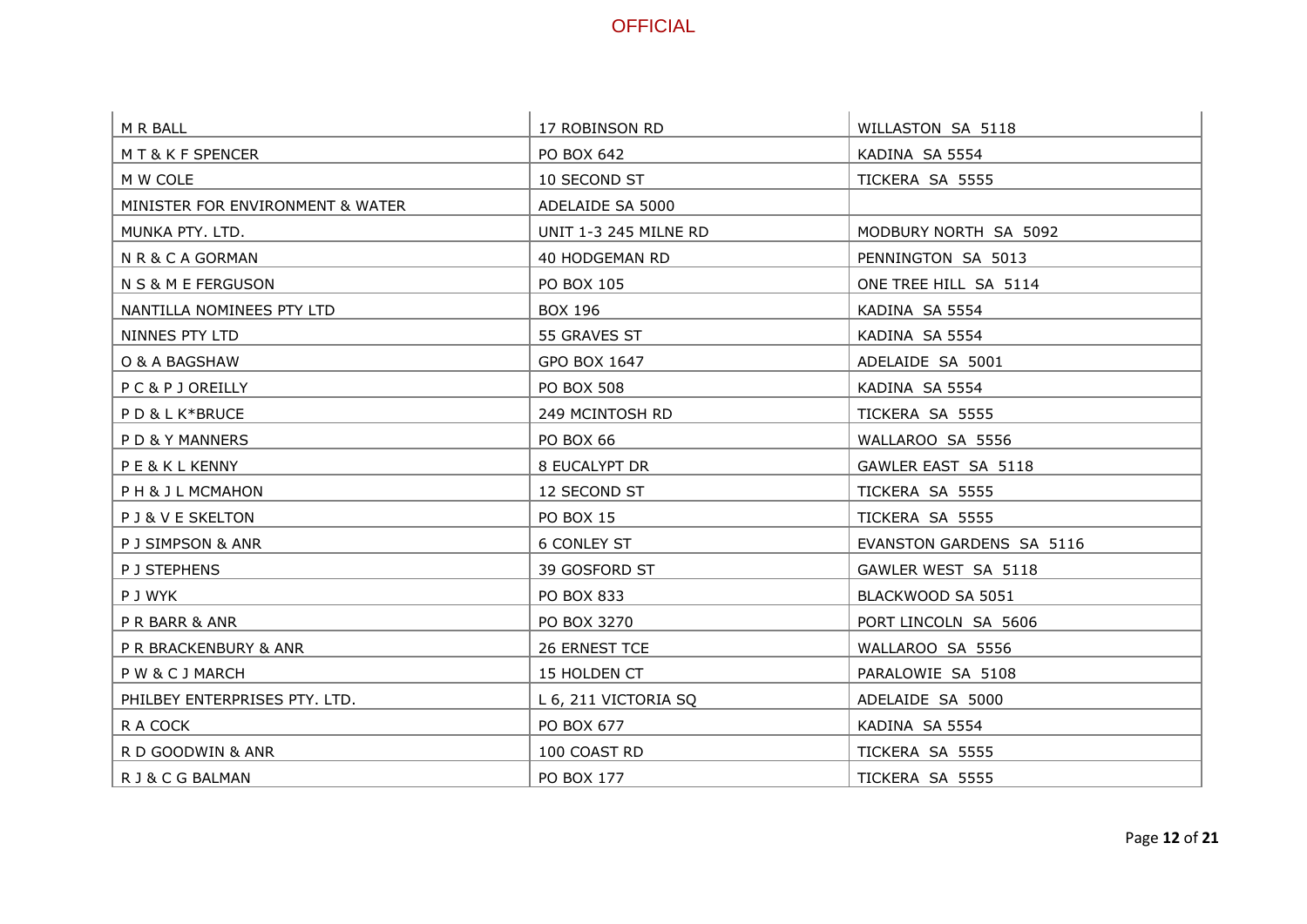| R J & J A DONNELL   | <b>PO BOX 67</b>   | KADINA SA 5554         |
|---------------------|--------------------|------------------------|
| RJ&JNGIBB           | PO BOX 620         | KADINA SA 5554         |
| R J BARTLETT        | 68 PIPKIN RD       | ELIZABETH EAST SA 5112 |
| R J BECKER & ORS    | SOUTH ST           | AUBURN SA 5451         |
| R J DONNELL         | PO BOX 67          | KADINA SA 5554         |
| R L DAVIES & ORS    | 108 YARRABEE RD    | GREENHILL SA 5140      |
| R L WALLIS          | PO BOX 176         | TICKERA SA 5555        |
| R M & M J MOONEY    | 5 LEONARD CRES     | MORPHETT VALE SA 5162  |
| R M JOHNSON & ORS   | 13 PETREL CRES     | MAWSON LAKES SA 5095   |
| RR&CDBOWYER         | 9 EVELYN TCE       | PATA SA 5333           |
| RR&HJSLADE          | 185 PEEL ST        | BATHURST NSW 2795      |
| R S FAVILLA & ORS   | 39 AUSTRALIA II AV | NORTH HAVEN SA 5018    |
| R W JARRETT & ORS   | 51 SMOKES HILL RD  | SUMMERTOWN SA 5141     |
| R W MCMILLAN        | PO BOX 718         | LITTLEHAMPTON SA 5250  |
| S A & A M*BONACINI  | 5 MOUNTFORD AV     | BRIDGEWATER SA 5155    |
| SA&CLBUSSENSCHUTT   | PO BOX 361         | TICKERA SA 5555        |
| SA&LAEIFFE          | 1 OXFORD TCE       | BLAKEVIEW SA 5114      |
| SA&M ROBERTS        | <b>PO BOX 56</b>   | KADINA SA 5554         |
| <b>S A MATTHEWS</b> | 10 SUGARWOOD CRES  | WHYALLA STUART SA 5608 |
| SD& SR BUCHAN       | 35 GULF PDE        | MASLIN BEACH SA 5170   |
| S J & A F DAVIS     | 231 WHITES RD      | PARALOWIE SA 5108      |
| SN& JA SUMMERS      | <b>PO BOX 14</b>   | TICKERA SA 5555        |
| S S & A SUMNER      | PO BOX 615         | MURRAY BRIDGE SA 5253  |
| S S THOMPSON & ANR  | 21 FRYER ST        | HALLETT COVE SA 5158   |
| S W BULL            | PO BOX 430         | KADINA SA 5554         |
| S HAWKES & ANR      | PO BOX 246         | TINTINARA SA 5266      |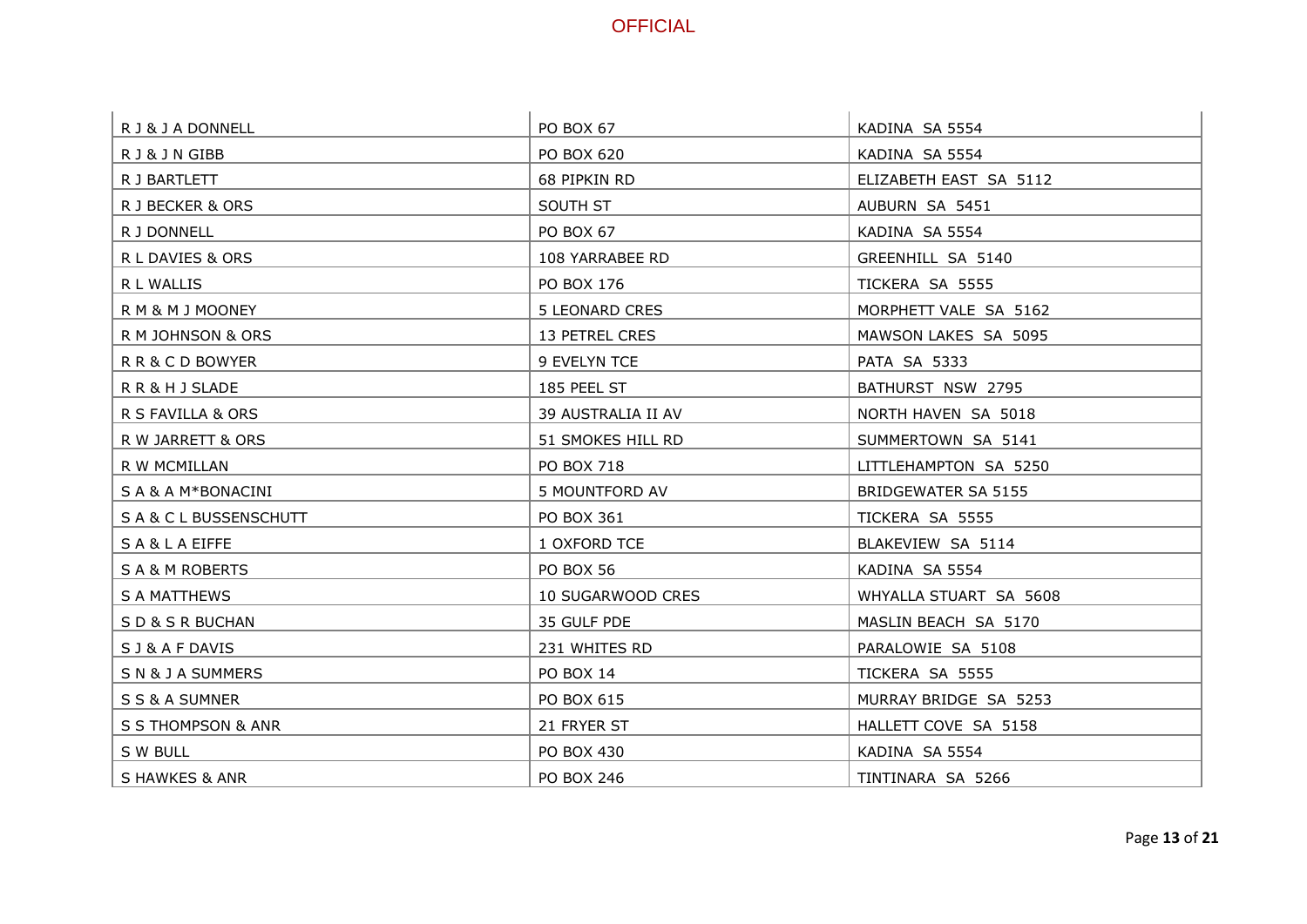| SELANDS SUPER PTY, LTD.       | CARE HOOD SWEENEY PTY. LTD. | LEVEL 3, 11-16 SOUTH TERRACE, |
|-------------------------------|-----------------------------|-------------------------------|
| TA&CJYOUINGS                  | 64 TANIA DR                 | ABERFOYLE PARK SA 5159        |
| T E & L CRIPPS                | PO BOX 10                   | SMITHFIELD SA 5114            |
| T G BISSET                    | 14 HIGH ST                  | TICKERA SA 5555               |
| T J BURTON                    | PO BOX 1158                 | RENMARK SA 5341               |
| T K MANNERS                   | 28 SECOND ST                | TICKERA SA 5555               |
| TL & E S EDWARDS              | PO BOX 1292                 | PORT PIRIE SA 5540            |
| T M & J B RILEY               | PO BOX 332                  | KADINA SA 5554                |
| TP&RARILEY                    | <b>PO BOX 597</b>           | KADINA SA 5554                |
| TICKERA INVESTMENTS PTY, LTD. | CARE HOOD SWEENEY PTY, LTD. | LEVEL 3, 11-16 SOUTH TERRACE  |
| TS FARMING PTY, LTD.          | 9097 SPENCER HWY            | ALFORD SA 5555                |
| WH&JEAST                      | 5 STEPHEN CR                | TICKERA SA 5555               |
| W T & B R MANHIRE             | 9 ORONGA ST                 | SALISBURY NORTH SA 5108       |
| W CORNER                      | 3 WALLAROO TCE              | TICKERA SA 5555               |
| WOODLANDS SCRUB PTY LTD & ORS | 4 RIDLEY AVE                | MOUNT BARKER SA 5251          |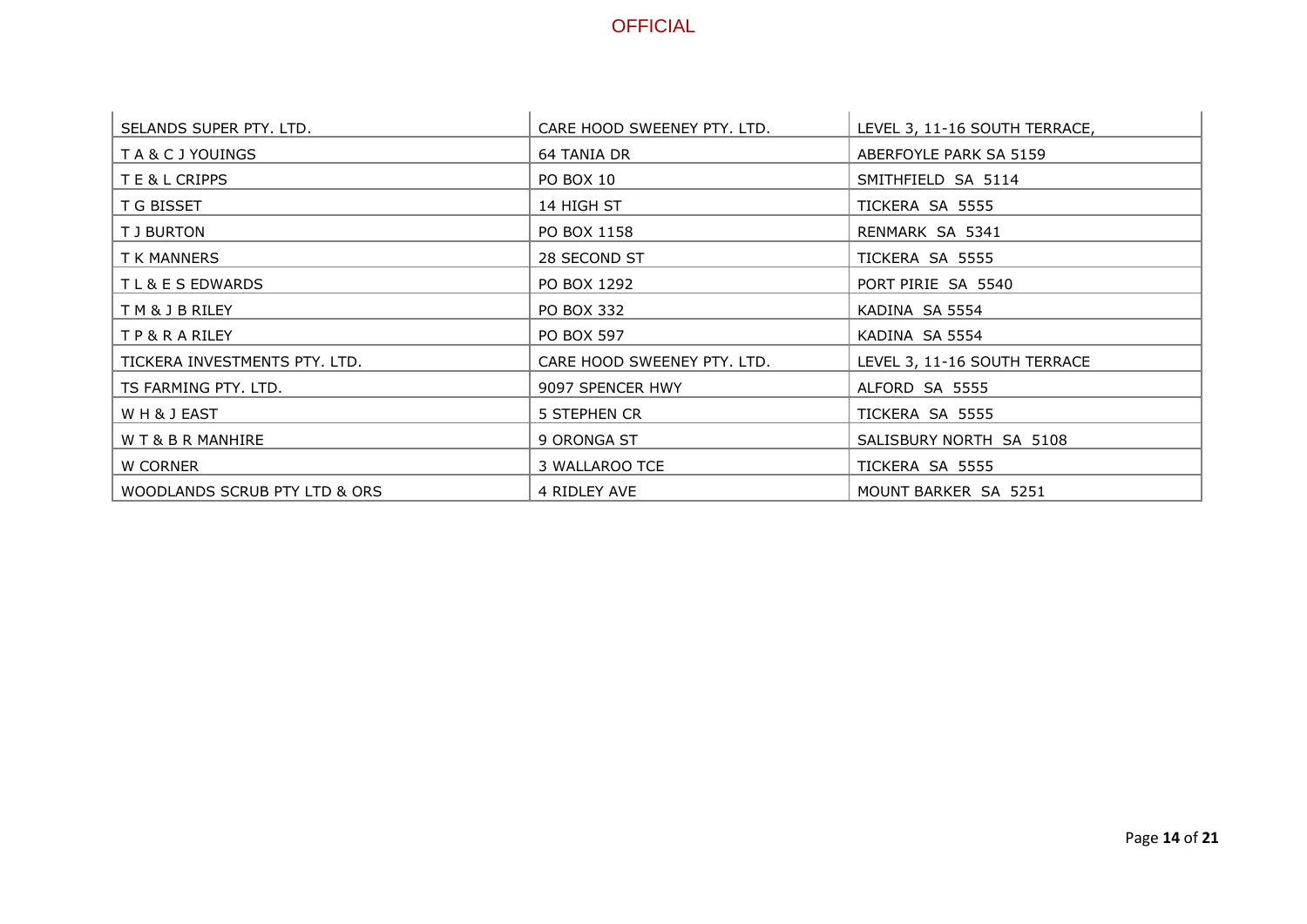

### **Attachment 2 – Consultation Area Map - Letter box drop to residents by Bluetongue**

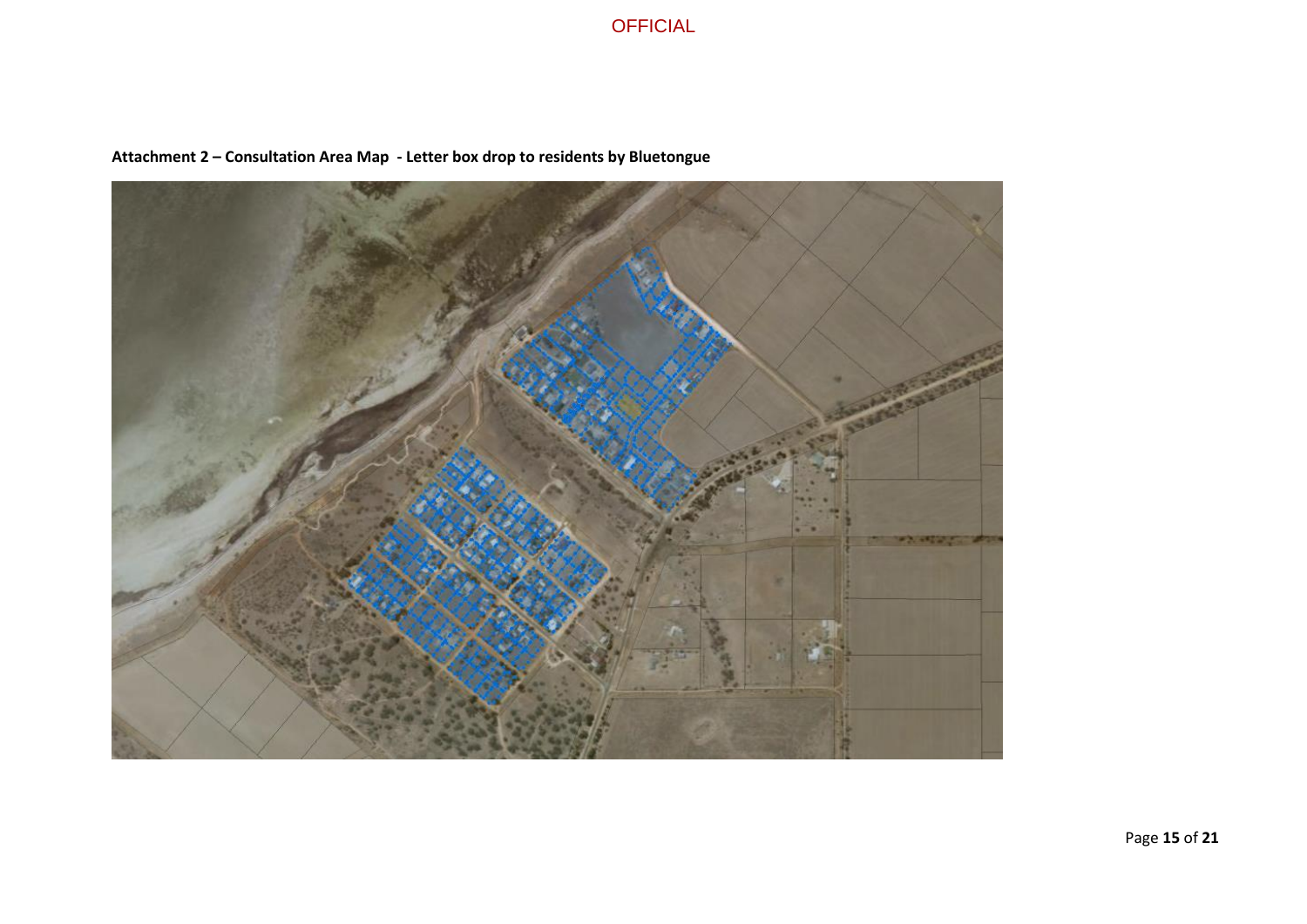# **Table 2 - List of residents for public consultation**

| <b>PROPERTY</b><br><b>HOUSE</b> | <b>ADDRESS</b>       | <b>PROPERTY</b><br><b>SUBURB</b> |
|---------------------------------|----------------------|----------------------------------|
| 11                              | <b>BAY ST</b>        | PORT BROUGHTON                   |
| 10                              | <b>BROUGHTON TCE</b> | <b>TICKERA</b>                   |
| 9                               | <b>BROUGHTON TCE</b> | <b>TICKERA</b>                   |
| 8                               | <b>BROUGHTON TCE</b> | <b>TICKERA</b>                   |
| 7                               | <b>BROUGHTON TCE</b> | <b>TICKERA</b>                   |
| 6A                              | <b>BROUGHTON TCE</b> | <b>TICKERA</b>                   |
| 6                               | <b>BROUGHTON TCE</b> | <b>TICKERA</b>                   |
| 5                               | <b>BROUGHTON TCE</b> | <b>TICKERA</b>                   |
| 4                               | <b>BROUGHTON TCE</b> | <b>TICKERA</b>                   |
| 3                               | <b>BROUGHTON TCE</b> | <b>TICKERA</b>                   |
| 3                               | <b>CHALMERS RD</b>   | <b>TICKERA</b>                   |
| 5                               | <b>CHALMERS RD</b>   | <b>TICKERA</b>                   |
| 7                               | <b>CHALMERS RD</b>   | <b>TICKERA</b>                   |
| 9                               | <b>CHALMERS RD</b>   | <b>TICKERA</b>                   |
| 11                              | <b>CHALMERS RD</b>   | <b>TICKERA</b>                   |
| 21                              | <b>CHALMERS RD</b>   | <b>TICKERA</b>                   |
| <b>LOT 500</b>                  | <b>COAST RD</b>      | <b>TICKERA</b>                   |
| LOT 15                          | <b>FIRST ST</b>      | <b>TICKERA</b>                   |
| 27                              | <b>FIRST ST</b>      | <b>TICKERA</b>                   |
| 25                              | <b>FIRST ST</b>      | <b>TICKERA</b>                   |
| <b>LOT 15</b>                   | <b>FIRST ST</b>      | <b>TICKERA</b>                   |
| $21 - 23$                       | <b>FIRST ST</b>      | <b>TICKERA</b>                   |
| LOT 15                          | <b>FIRST ST</b>      | <b>TICKERA</b>                   |
| 19                              | <b>FIRST ST</b>      | <b>TICKERA</b>                   |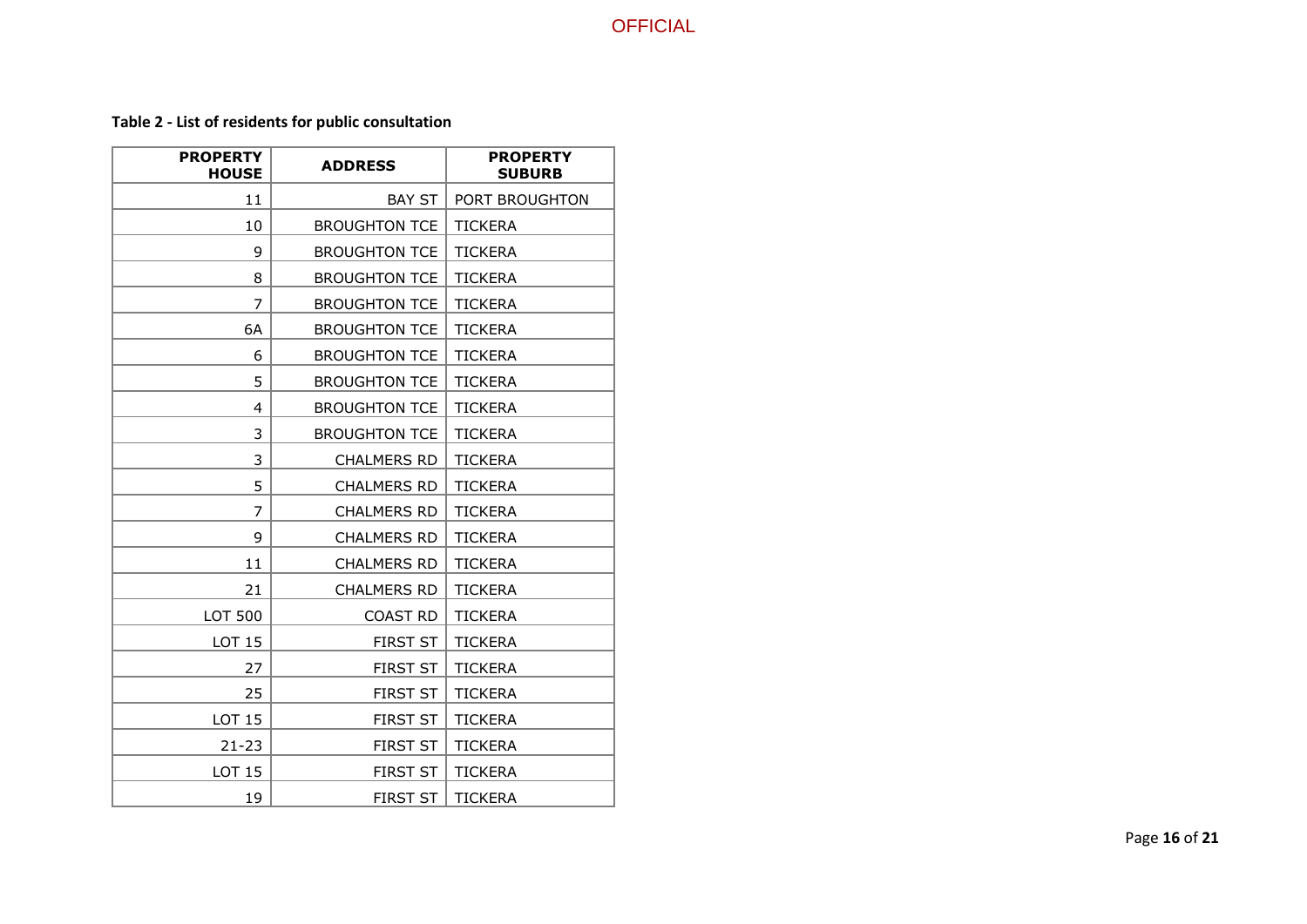| 17             | <b>FIRST ST</b>    | <b>TICKERA</b> |
|----------------|--------------------|----------------|
| 13             | <b>FIRST ST</b>    | <b>TICKERA</b> |
| 11             | <b>FIRST ST</b>    | <b>TICKERA</b> |
| 9              | <b>FIRST ST</b>    | <b>TICKERA</b> |
| $\overline{7}$ | <b>FIRST ST</b>    | <b>TICKERA</b> |
| 5              | <b>FIRST ST</b>    | <b>TICKERA</b> |
| 3              | <b>FIRST ST</b>    | <b>TICKERA</b> |
| 4              | <b>FIRST ST</b>    | <b>TICKERA</b> |
| 4              | <b>FOURTH ST</b>   | <b>TICKERA</b> |
| 3              | <b>FOURTH ST</b>   | <b>TICKERA</b> |
| 1              | <b>FOURTH ST</b>   | <b>TICKERA</b> |
| $\overline{7}$ | <b>GULFVIEW DR</b> | <b>TICKERA</b> |
| 5              | <b>GULFVIEW DR</b> | <b>TICKERA</b> |
| 3              | <b>GULFVIEW DR</b> | <b>TICKERA</b> |
| 1              | <b>GULFVIEW DR</b> | <b>TICKERA</b> |
| 9              | <b>GULFVIEW DR</b> | <b>TICKERA</b> |
| 11             | <b>GULFVIEW DR</b> | <b>TICKERA</b> |
| 13             | <b>GULFVIEW DR</b> | <b>TICKERA</b> |
| 15             | <b>GULFVIEW DR</b> | <b>TICKERA</b> |
| 17             | <b>GULFVIEW DR</b> | <b>TICKERA</b> |
| 19             | <b>GULFVIEW DR</b> | <b>TICKERA</b> |
| 20             | <b>GULFVIEW DR</b> | <b>TICKERA</b> |
| 18             | <b>GULFVIEW DR</b> | <b>TICKERA</b> |
| 16             | <b>GULFVIEW DR</b> | <b>TICKERA</b> |
| 14             | <b>GULFVIEW DR</b> | <b>TICKERA</b> |
| 12             | <b>GULFVIEW DR</b> | <b>TICKERA</b> |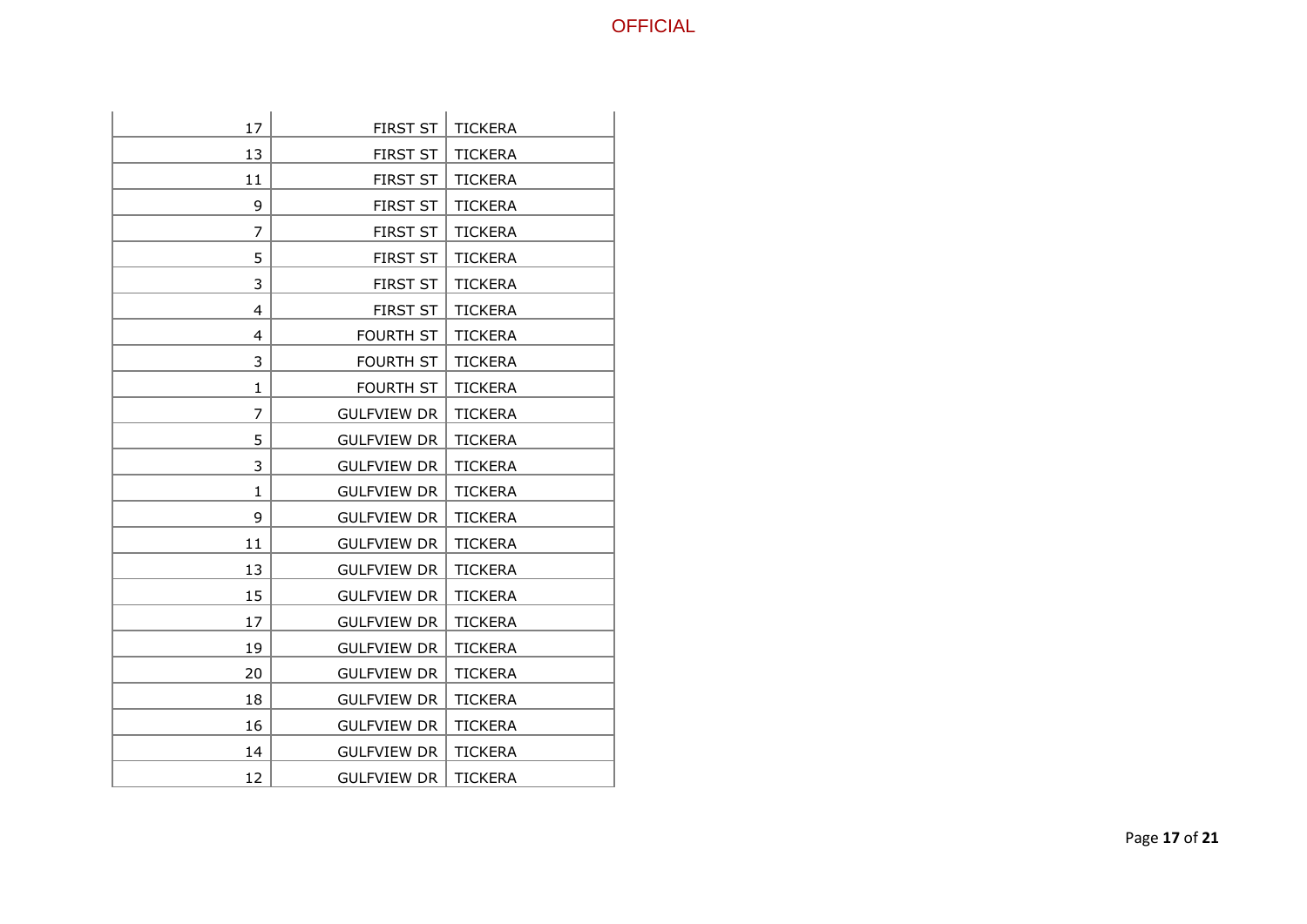| 3              | <b>HARRY ST</b>       | <b>TICKERA</b> |
|----------------|-----------------------|----------------|
| 5              | <b>HARRY ST</b>       | <b>TICKERA</b> |
| $23 - 25$      | HIGH ST               | <b>TICKERA</b> |
| 26             | <b>HIGH ST</b>        | <b>TICKERA</b> |
| 24             | <b>HIGH ST</b>        | <b>TICKERA</b> |
| 21             | <b>HIGH ST</b>        | <b>TICKERA</b> |
| 19             | <b>HIGH ST</b>        | <b>TICKERA</b> |
| 22             | <b>HIGH ST</b>        | <b>TICKERA</b> |
| 17             | <b>HIGH ST</b>        | <b>TICKERA</b> |
| 20             | HIGH ST               | <b>TICKERA</b> |
| 18             | <b>HIGH ST</b>        | <b>TICKERA</b> |
| 15             | <b>HIGH ST</b>        | <b>TICKERA</b> |
| 13             | <b>HIGH ST</b>        | <b>TICKERA</b> |
| 16             | <b>HIGH ST</b>        | <b>TICKERA</b> |
| 14             | <b>HIGH ST</b>        | <b>TICKERA</b> |
| 11             | <b>HIGH ST</b>        | <b>TICKERA</b> |
| 9              | <b>HIGH ST</b>        | <b>TICKERA</b> |
| 12             | HIGH ST               | <b>TICKERA</b> |
| 10             | <b>HIGH ST</b>        | <b>TICKERA</b> |
| $\overline{7}$ | <b>HIGH ST</b>        | <b>TICKERA</b> |
| 8              | <b>HIGH ST</b>        | <b>TICKERA</b> |
| 6              | <b>HIGH ST</b>        | <b>TICKERA</b> |
| 5              | <b>HIGH ST</b>        | <b>TICKERA</b> |
| 3              | <b>HIGH ST</b>        | <b>TICKERA</b> |
| 3              | NORTH GULLY RD        | <b>TICKERA</b> |
| $\overline{2}$ | <b>NORTH GULLY RD</b> | <b>TICKERA</b> |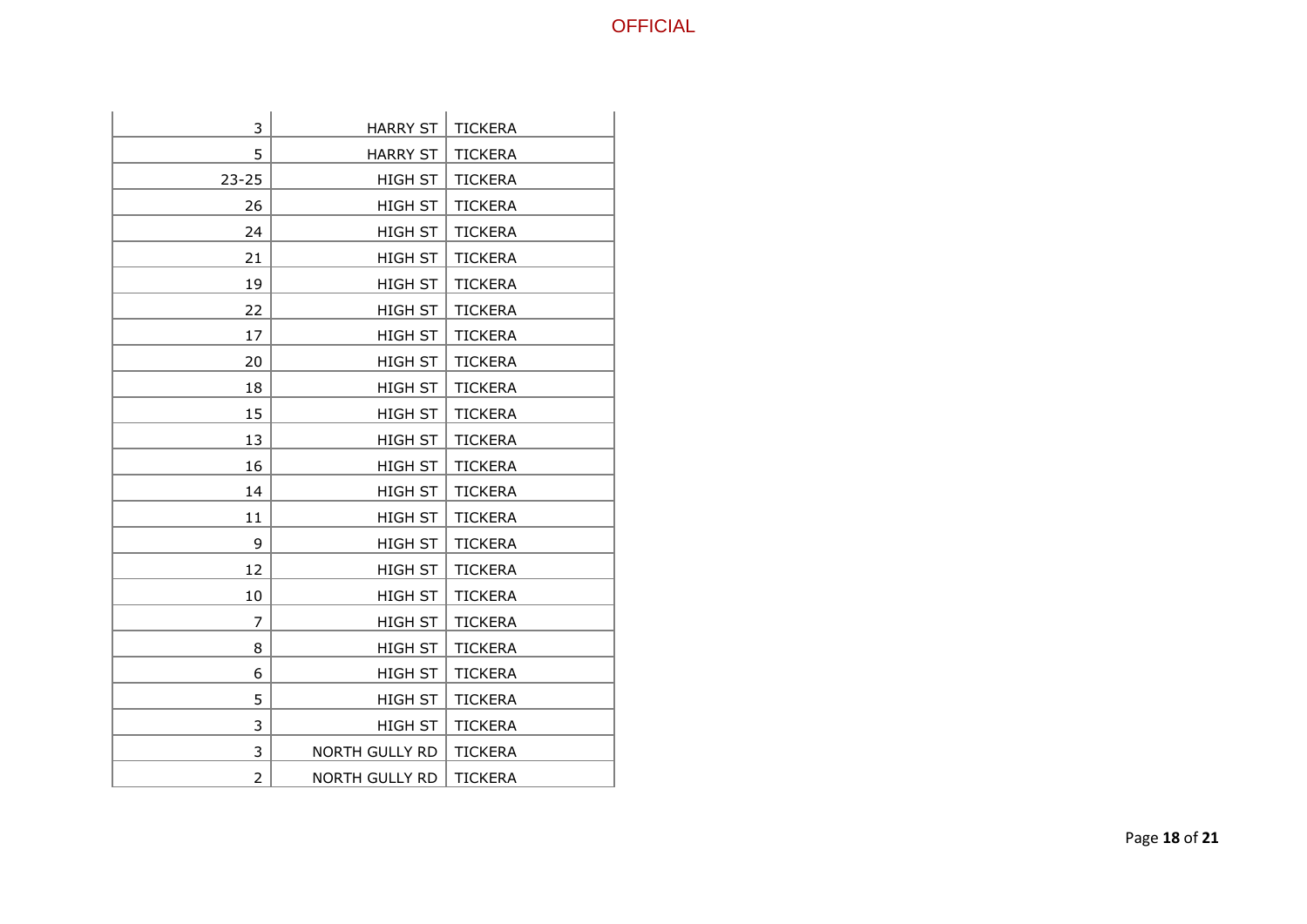| 11        | <b>NORTH GULLY RD</b> | <b>TICKERA</b> |
|-----------|-----------------------|----------------|
| 10        | NORTH GULLY RD        | <b>TICKERA</b> |
| 9         | NORTH GULLY RD        | <b>TICKERA</b> |
| 8         | NORTH GULLY RD        | <b>TICKERA</b> |
| 5B        | NORTH GULLY RD        | <b>TICKERA</b> |
| 5C        | <b>NORTH GULLY RD</b> | <b>TICKERA</b> |
| 5D        | NORTH GULLY RD        | TICKERA        |
| 5A        | NORTH GULLY RD        | <b>TICKERA</b> |
| 4         | NORTH GULLY RD        | <b>TICKERA</b> |
| 1.        | NORTH GULLY RD        | <b>TICKERA</b> |
| 13        | NORTH GULLY RD        | <b>TICKERA</b> |
| 12        | NORTH GULLY RD        | <b>TICKERA</b> |
| $26 - 28$ | <b>SECOND ST</b>      | <b>TICKERA</b> |
| $23 - 25$ | <b>SECOND ST</b>      | <b>TICKERA</b> |
| 24        | SECOND ST             | <b>TICKERA</b> |
| 19        | <b>SECOND ST</b>      | <b>TICKERA</b> |
| 22        | <b>SECOND ST</b>      | <b>TICKERA</b> |
| 20        | SECOND ST             | <b>TICKERA</b> |
| 17        | <b>SECOND ST</b>      | <b>TICKERA</b> |
| 15        | SECOND ST             | <b>TICKERA</b> |
| 18-18A    | <b>SECOND ST</b>      | <b>TICKERA</b> |
| 13        | <b>SECOND ST</b>      | <b>TICKERA</b> |
| 11        | <b>SECOND ST</b>      | <b>TICKERA</b> |
| 16        | <b>SECOND ST</b>      | <b>TICKERA</b> |
| 14        | <b>SECOND ST</b>      | <b>TICKERA</b> |
| 9         | <b>SECOND ST</b>      | <b>TICKERA</b> |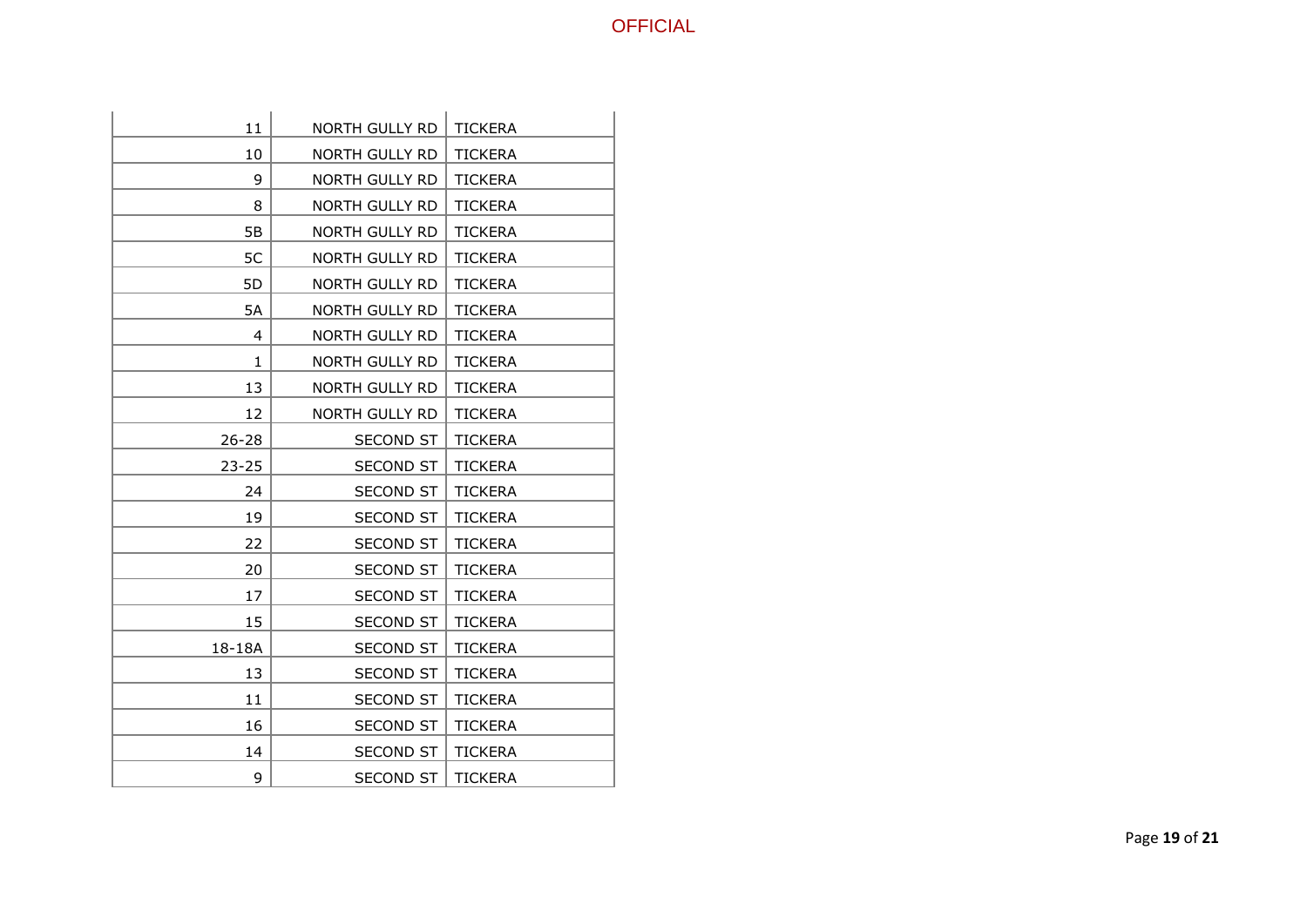| 12               | <b>SECOND ST</b>  | <b>TICKERA</b> |
|------------------|-------------------|----------------|
| 10               | <b>SECOND ST</b>  | <b>TICKERA</b> |
| 3                | <b>SECOND ST</b>  | <b>TICKERA</b> |
| 8                | <b>SECOND ST</b>  | <b>TICKERA</b> |
| 6                | <b>SECOND ST</b>  | TICKERA        |
| 1                | <b>SECOND ST</b>  | <b>TICKERA</b> |
| 4                | <b>SECOND ST</b>  | <b>TICKERA</b> |
| $\mathbf{1}$     | <b>STEPHEN CR</b> | <b>TICKERA</b> |
| $\overline{2}$   | <b>STEPHEN CR</b> | <b>TICKERA</b> |
| 3                | STEPHEN CR        | <b>TICKERA</b> |
| 4                | STEPHEN CR        | <b>TICKERA</b> |
| 5                | <b>STEPHEN CR</b> | <b>TICKERA</b> |
| 6                | STEPHEN CR        | <b>TICKERA</b> |
| 7                | STEPHEN CR        | <b>TICKERA</b> |
| 8                | <b>STEPHEN CR</b> | <b>TICKERA</b> |
| 9                | STEPHEN CR        | <b>TICKERA</b> |
| 10               | STEPHEN CR        | <b>TICKERA</b> |
| <b>LOT 98</b>    | <b>STEPHEN CR</b> | <b>TICKERA</b> |
| 4                | THE ESPLANADE     | <b>TICKERA</b> |
| LOT <sub>1</sub> | THE ESPLANADE     | <b>TICKERA</b> |
| LOT <sub>2</sub> | THE ESPLANADE     | <b>TICKERA</b> |
| 10               | THE ESPLANADE     | <b>TICKERA</b> |
| 9                | THE ESPLANADE     | <b>TICKERA</b> |
| 8                | THE ESPLANADE     | <b>TICKERA</b> |
| 7                | THE ESPLANADE     | <b>TICKERA</b> |
| 4                | THE ESPLANADE     | <b>TICKERA</b> |